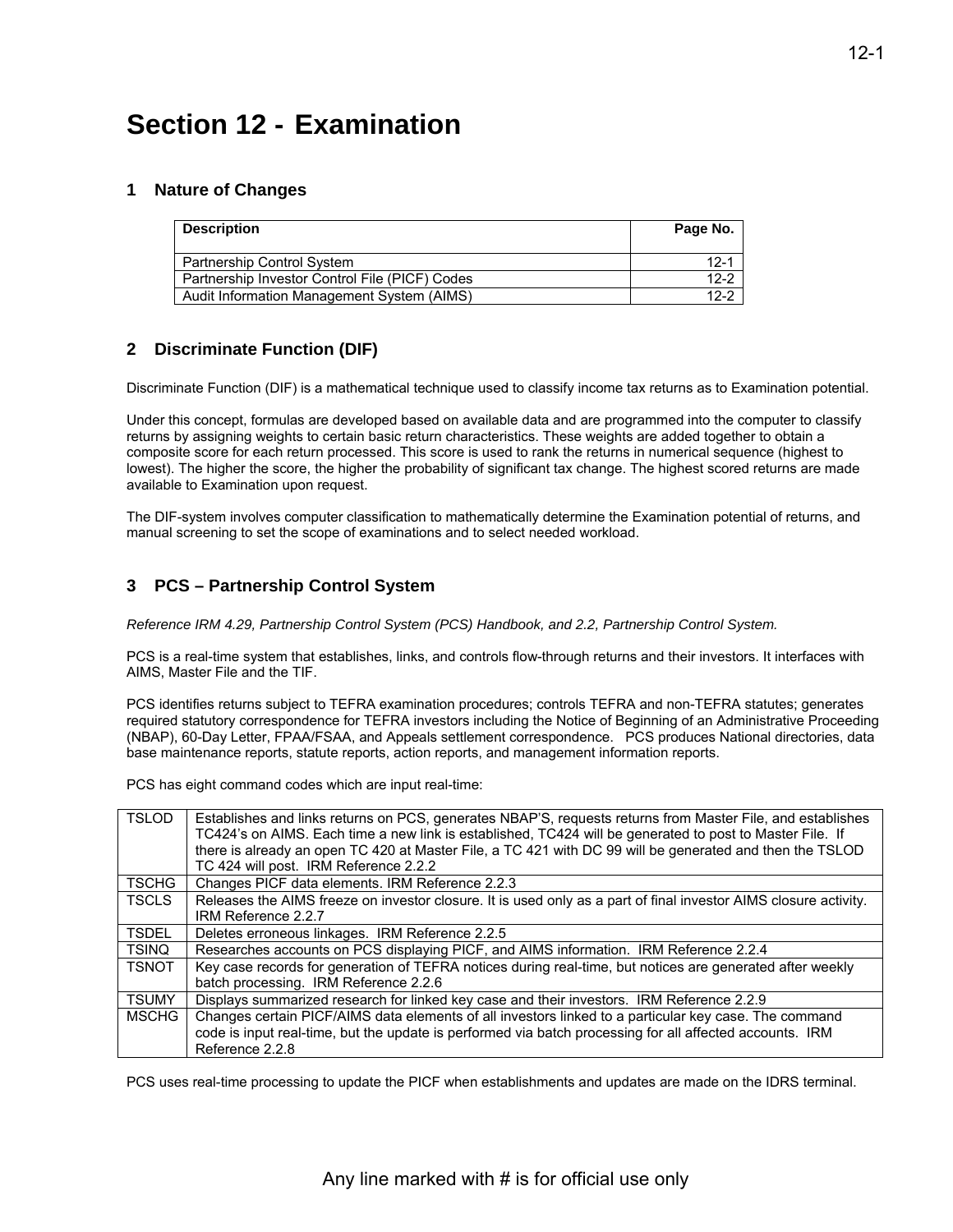## 12-2

Only MSCHG and TSNOT are processed in the batch mode.

Nightly batch processing includes: updating records nationwide, maintaining the PCS data base, and producing error registers.

Weekly batch processing includes: generating extracts for PCS reports, and notices.

#### **Partnership Investor Control File (PICF) Codes**

| 0              | No PICF record for this account                                  |
|----------------|------------------------------------------------------------------|
|                | Linked TEFRA Partnership                                         |
| $\overline{2}$ | Linked non-TEFRA Partnership/S Corporation                       |
| $\mathbf{3}$   | Unlinked Electing Large Partnership (ELP)                        |
| $\overline{4}$ | Investor with both open TEFRA linkage and open non-TEFRA linkage |
| 5              | Investor with at least one open TEFRA linkage                    |
| 6              | Investor with at least one open non-TEFRA linkage                |
|                | Investor with no open linkages below it (flow thru)              |
| 8              | Investor with no open linkages below it (flow thru)              |
|                |                                                                  |

## **4 ERCS – Examination Return Control System**

*Reference IRM Part 4, Examining Process, IRM 4.7, Examination Returns Control System (ERCS)* 

ERCS is an automated inventory management system used by field personnel in both the SB/SE and LB&I Operating Divisions. It is used for controlling tax returns and technical time charges from the time returns arrive until they are closed on the Audit Information Management System (AIMS). TE/GE and Appeals do not use ERCS.

## **5 Audit Information Management System (AIMS)**

#### *(1) General*

Audit Information Management File (AIMF) contains all data elements used by the AIMS System. These data elements are described separately in IRM's 4.4 and 2.8, Audit Information Management Systems (AIMS).

TE/GE and Appeals use the system to control their cases.

The AIMS command codes which authorize the terminal operator to input or receive information to or from the system are found in IRM 2.8.

#### *(2) AIMS Website*

The AIMS Website can be found at: [http://mysbse.web.irs.gov/exam/mis/default.aspx. T](http://mysbse.web.irs.gov/exam/mis/default.aspx)he AIMS website contains up to date lists of many of the fields on AIMS such as Aging Reason Codes, Disposal Codes, Employee Group Code definitions, Source Codes, etc.

#### *(3) AIMS Assignee Code*

A twelve-digit code used for the management structure so that returns and time applied to returns can be applied to the correct location (Business Operating Division) for management information reports. The AIMS Assignee Code (ACC) is displayed on page 1 of an AMDISA print and Form 5546, Charge Out. The code is broken down into three fields.

- Field 1: Primary Business Code consists of 3 digits (Positions 1 3). Position 1 is referred to as the "AIMS BOD Code":
	- $0 = Not set$
	- 1 = Wage and Investment (WI)
	- 2 = Small Business/Self-Employed (SB)
	- 3 = Large and Mid-Sized Business (LM)
	- 4 = Tax Exempt/Government Entity (TE)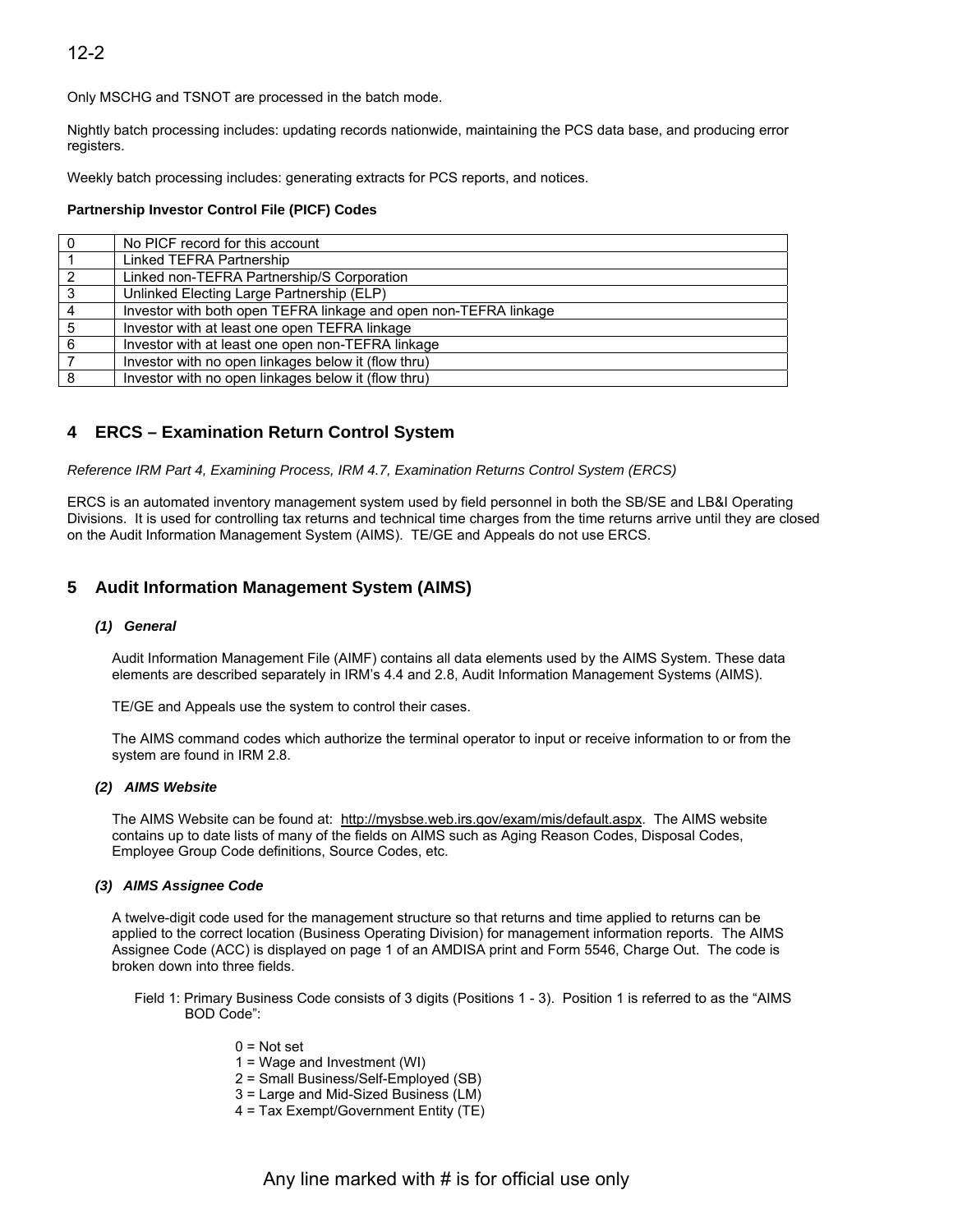Positions 2 and 3 are referred to as "IND-AREA-TYPE-CODE".

- Field 2: Secondary Business Code consists of 5 digits (Positions 4 8). (See below for breakdown by Operating Division)
- Field 3: Employee Group Code consists of 4 digits (Positions 9 -12). Position 9 is referred to as "EMPLOYEE-TYPE-CODE":
	- 1 = Revenue Agent
	- 2 = Tax Compliance Officer
	- 5 = Campus
	- $7 = TE/GE$

Positions 10 - 12 are referred to as "GROUP-CODE".

| Field 1<br><b>Primary Business Code</b> |                                                        | Secondary Business Code | Field 2                                                           |   |                                    |                |  | Employee Group Code      | Field 3 |            |   |  |  |
|-----------------------------------------|--------------------------------------------------------|-------------------------|-------------------------------------------------------------------|---|------------------------------------|----------------|--|--------------------------|---------|------------|---|--|--|
|                                         |                                                        |                         |                                                                   |   |                                    |                |  |                          |         |            |   |  |  |
|                                         | 2                                                      | 3                       |                                                                   | 5 |                                    | 6              |  |                          | 8       | 9          | 0 |  |  |
| Operating<br><b>Division</b>            | $LM =$<br>Industry<br>Code<br>(SB&WI=<br>Area<br>Code) |                         | $LM = Director Field$<br>Operations<br>(SB & WI = Territory Mgrs) |   | Territory<br>(SB&WI =<br>Reserved) | $LM =$<br>Mgrs |  | Employee<br>Type<br>Code |         | Group Code |   |  |  |

| <b>Employee</b>   | <b>Explanation</b>                                                                                |  |
|-------------------|---------------------------------------------------------------------------------------------------|--|
| <b>Group Code</b> |                                                                                                   |  |
|                   | A complete up-to-date listing of all active EGC's can be found at:                                |  |
|                   | http://mysbse.web.irs.gov/exam/mis/contacts/default.aspx                                          |  |
| 1XXX              | Revenue Agents                                                                                    |  |
| 1000-1099         | GROUPS PHYSICALLY IN THE CAMPUS - Area work physically in the campus                              |  |
| 1000              | DIF Returns are opened in this employee group code (not valid with Status Code 10 or 12)          |  |
| 1001              | PBC 213 - Form 706 Returns with International Aspects (Blocking Series 990-999)                   |  |
| 1005              | PBC 212 87700 1005 = COBRA                                                                        |  |
| 1020              | CF&S - Missing Returns                                                                            |  |
| 1030              | Receipt of DIF Return                                                                             |  |
| 1066              | CF&S - Field Audit                                                                                |  |
| 1067              | CF&S - Field Audit                                                                                |  |
| 1068              | CF&S - Field Audit                                                                                |  |
| 1069              | SB/SE Case building (Only valid in the campus)                                                    |  |
| 1076              | CF&S                                                                                              |  |
| 1077              | CF&S                                                                                              |  |
| 1078              | CF&S                                                                                              |  |
| 1093              | Audit Reconsideration Case building group in the campus for returns that will be sent to the Area |  |
|                   | Office                                                                                            |  |
| 1095              | LB&I - In transit from SOI                                                                        |  |
| 1098              | Reserved for Imaging Project                                                                      |  |
| 1099              | EGC is updated to 1099 if opening in 1000 or 2000, PBC is 20X, 212-214 or 30X and return is       |  |
|                   | <b>MeF</b>                                                                                        |  |
| 1100-1849         | Groups physically in the Area offices                                                             |  |
| 1168              | PBC 306 84005 1168 = COBRA case                                                                   |  |
| 1850-1999         | Groups physically in the PSP or Special Situations                                                |  |
| 1911              | CDE - Grade 11 - Revenue Agent                                                                    |  |
| 1912              | CDE - Grade 12 - Revenue Agent                                                                    |  |
| 1913              | CDE - Grade 13 - Revenue Agent                                                                    |  |
| 1924              | CDE - Training RA                                                                                 |  |
| 1988              | Use when sending cases to area office PSP                                                         |  |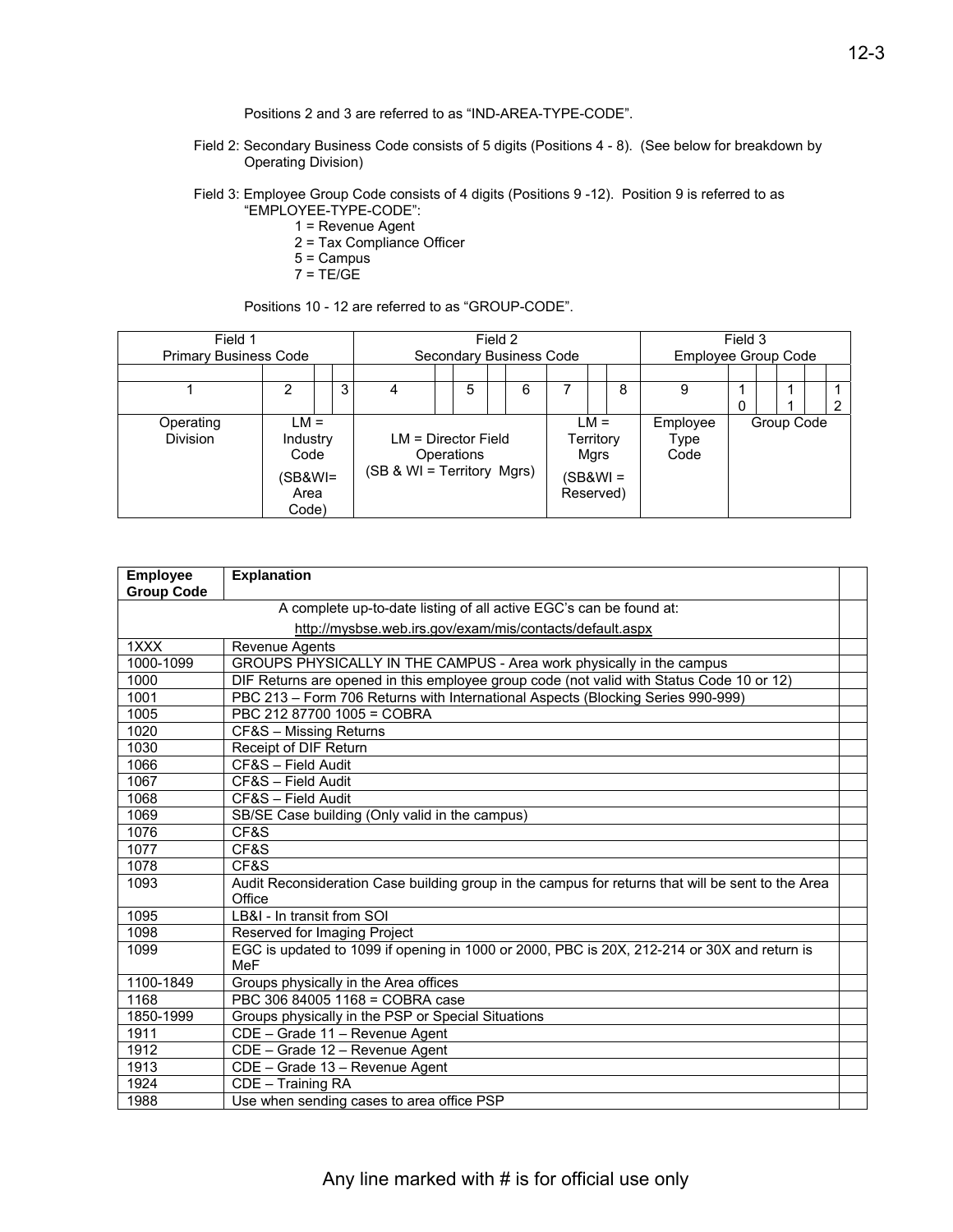| <b>Employee</b>   | <b>Explanation</b>                                                                                          |  |
|-------------------|-------------------------------------------------------------------------------------------------------------|--|
| <b>Group Code</b> |                                                                                                             |  |
| 1989              | CDE - CIP - Revenue Agent                                                                                   |  |
| 1990              | CDE - RPP - Revenue Agent                                                                                   |  |
| 1991              | <b>Remote Classification</b>                                                                                |  |
| 1992              | Reserved (Do not use without HQ SB/SE AIMS analyst approval)                                                |  |
| 1993              | EGC that the campus will use when sending Audit Recons to the field                                         |  |
| 1994              | Math Error BMF cases automatically opened in Source Code 06 and changed to Source Code                      |  |
|                   | 20 (Effective 1/1/2010)                                                                                     |  |
| 1995*             | LB&I Status Code 06 Inventory                                                                               |  |
| 1996              | Reserved (Do not use without HQ SB/SE AIMS analyst approval/Cannot close in this employee                   |  |
|                   | group code)                                                                                                 |  |
| 1997              | All transfer TO a PBC 3XX (invalid with status codes 10 or 12)                                              |  |
| 1998              | Non-LB&I transfers (systemically generated using CC AMSOC, DC 30)                                           |  |
| 1999              | Reserved (Do not use without HQ SB/SE AIMS analyst approval/Cannot close in this employee                   |  |
|                   | group code)                                                                                                 |  |
| 2XXX              | <b>Tax Compliance Officers</b>                                                                              |  |
| 2000-2099         | Area work physically located at the Campus                                                                  |  |
| 2000              | DIF Returns are opened in this EGC (Not valid with status codes 10 or 12 or Activity Codes 219,             |  |
|                   | 221, 223, 226-231)                                                                                          |  |
| 2020              | CF&S - Missing Returns                                                                                      |  |
| 2030              | Receipt of DIF return                                                                                       |  |
| 2050              | CF&S-TCO                                                                                                    |  |
| 2066              | CF&S-TCO                                                                                                    |  |
| 2069              | SB/SE Case building (Only valid in the campus)                                                              |  |
| 2093              | Audit Reconsideration Case building group in the campus for returns that will be sent to the Area<br>Office |  |
| 2098              | Reserved for Imaging Project                                                                                |  |
| 2100-2849         | Groups that are physically in the area.                                                                     |  |
| 2850-2999         | Group physically in the PSP                                                                                 |  |
| 2909              | CDE - Grade 09 - Tax Compliance Officer                                                                     |  |
| 2911              | CDE - Grade 11 - Tax Compliance Officer                                                                     |  |
| 2923              | CDE - TCO 1                                                                                                 |  |
| 2924              | $CDE - TCO 2$                                                                                               |  |
| 2925              | $CDE - TCO$ 3                                                                                               |  |
| 2988              | Use when sending cases to the area office PSP                                                               |  |
| 2989              | CDE - CIP - Tax Compliance Officer                                                                          |  |
| 2990              | CDE - RPP - Tax Compliance Officer                                                                          |  |
| 2991-2992         | Reserved (Do not use without HQ SB/SE AIMS analyst approval/Cannot close in these                           |  |
|                   | employee group codes)                                                                                       |  |
| 2993              | EGC that the campus will use when sending Audit Recons to the field                                         |  |
| 2994-2996         | Reserved (Do not use without HQ SB/SE AIMS analyst approval/Cannot close in these                           |  |
|                   | employee group codes)                                                                                       |  |
| 2997              | DIF CORR IRS Employee Cases - diverted to open in Area Office                                               |  |
| 2998              | Non-LB&I transfers (Systemically generated using CC AMSOC, DC 30)                                           |  |
| 2999              | Reserved (Do not use without HQ SB/SE AIMS analyst approval/Cannot close in these                           |  |
|                   | employee group codes)                                                                                       |  |
| 5XXX<br>5000-5004 | <b>Campus Exam Operations</b>                                                                               |  |
| 5005              | <b>Correspondence Examinations</b><br><b>EITC Duplicate TIN Claims</b>                                      |  |
| 5006              | <b>Correspondence Examinations</b>                                                                          |  |
| 5014              | Dependent Data Base                                                                                         |  |
| 5015-5017         | Correspondence Examination                                                                                  |  |
| $50\overline{18}$ | Campus Reporting Compliance Corporate Inventory Management (CRC CIM)                                        |  |
| 5019-5033         | Correspondence Examination                                                                                  |  |
| 5034-5054         | Correspondence Examination                                                                                  |  |
| 5055              | <b>Disaster Cases</b>                                                                                       |  |
| 5056-5095         | Correspondence Examination                                                                                  |  |
| 5096              | EGC is updated to 5096 if opening EGC is 5000, PBC is X9X and MeF                                           |  |
| 5097-5188         | Correspondence Examination                                                                                  |  |
| 5189              | Reserved for CDE W&I Campus                                                                                 |  |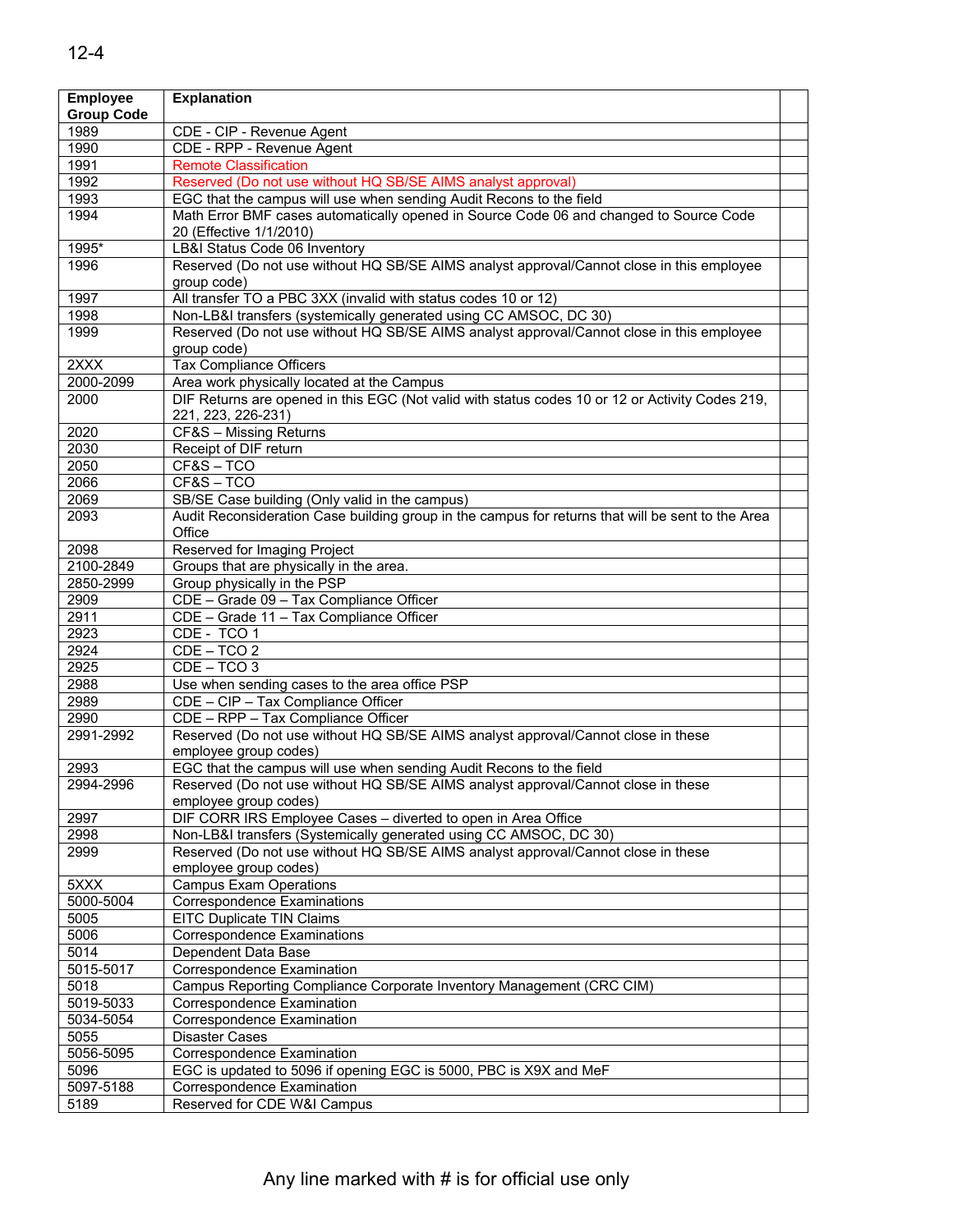| <b>Employee</b>   | <b>Explanation</b>                                                                                            |   |
|-------------------|---------------------------------------------------------------------------------------------------------------|---|
| <b>Group Code</b> |                                                                                                               |   |
| 5190-5288         | Correspondence Examination                                                                                    |   |
| 5289              | Reserved for CDE SB/SE Campus                                                                                 |   |
| 5290-5385         | Correspondence Examination                                                                                    |   |
| 5386-5391         | Reserved                                                                                                      |   |
| 5392-5399         | Correspondence Examination                                                                                    |   |
| 5400-5416         | Non-TEFRA suspense cases (status 33 only)                                                                     |   |
| 5417              | Computer generated for a transfer to PBC 295 or 398 and the PICF code is 2, 6, or 8 or AIMS<br>Freeze Code 6. |   |
| 5418-5499         | Non-TEFRA suspense cases (status 33 only)                                                                     |   |
| 5500              |                                                                                                               | # |
| 5501-5530         |                                                                                                               | # |
| 5531-5539         | Unassigned                                                                                                    |   |
| 5540-5559         | <b>Specialty Cases</b>                                                                                        |   |
| 5560-5588         | Unassigned                                                                                                    |   |
| 5589              | Reserved for CDE                                                                                              |   |
| 5590-5597         | Unassigned                                                                                                    |   |
| 5598              | Computer generated when a database is transferred from a non-X9X PBC to a Campus PBC                          |   |
|                   | $(X9X)$ .                                                                                                     |   |
| 5599              | Schedule C Investors                                                                                          |   |
| 5600-5609         | Pre-refund Program (Used by Kansas City Only)                                                                 |   |
| 5607              | Exam Certification with Bankruptcy Indicator (Used by Kansas City Only)                                       |   |
| 5608-5699         | Pre-refund Program (Used by Kansas City Only)                                                                 |   |
| 5700-5709         | Reserved                                                                                                      |   |
| 5710-5716         | PCS Related Inventory                                                                                         |   |
| 5717              | Computer generated for transfers into PBC 295 or 398 if the AIMS Freeze Code is 6                             |   |
| 5718-5719         | PCS Related Inventory                                                                                         |   |
| 5720-5789         | Reserved                                                                                                      |   |
| 5790-5799         | Pre-filing Cases                                                                                              |   |
| 5800-5816         | TEFRA (status 34 only)                                                                                        |   |
| 5817              | Computer generated for a transfer to PBC 295 or 298 398 input if PICF Code is 1, 3, 4, 5 or 7.                |   |
| 5818-5899         | TEFRA (status 34 only)                                                                                        |   |
| 5900-5999         | Locally defined (Do not use for Corr Exam Cases)                                                              |   |
| 7000-7999         | TE/GE                                                                                                         |   |

#### **LB&I Industries and Management Structure**

| <b>Industry</b> | <b>Industry Title</b>                                    |
|-----------------|----------------------------------------------------------|
| Code            |                                                          |
| 3 0 1           | <b>Financial Services Industry</b>                       |
| 3 0 2           | Natural Resources & Construction Industry                |
| 303             | Communications, Technology & Media Industry              |
| 3 0 4           | Retailers, Food, Pharmaceuticals and Healthcare Industry |
| 3 0 5           | Heavy Manufacturing & Transportation Industry            |
| 3 0 6           | <b>Field Specialists</b>                                 |
| 307             | Global High Wealth Industry                              |
| 309             | Only used when NAICS code does not align to an industry. |
| 3 1 5           | International                                            |

#### *(4) Source Codes—Grouped by Category*

 with extensive instructions see: This is a two digit entry to identify the source of the examination. All source codes are valid for area Examination Functions. Campus Examination Branches can only use the source codes marked by asterisk (\*). More information on source codes can be found in IRM Exhibit 4.4.1-27. For a complete list of source codes

<http://mysbse.web.irs.gov/exam/mis/data/default.aspx>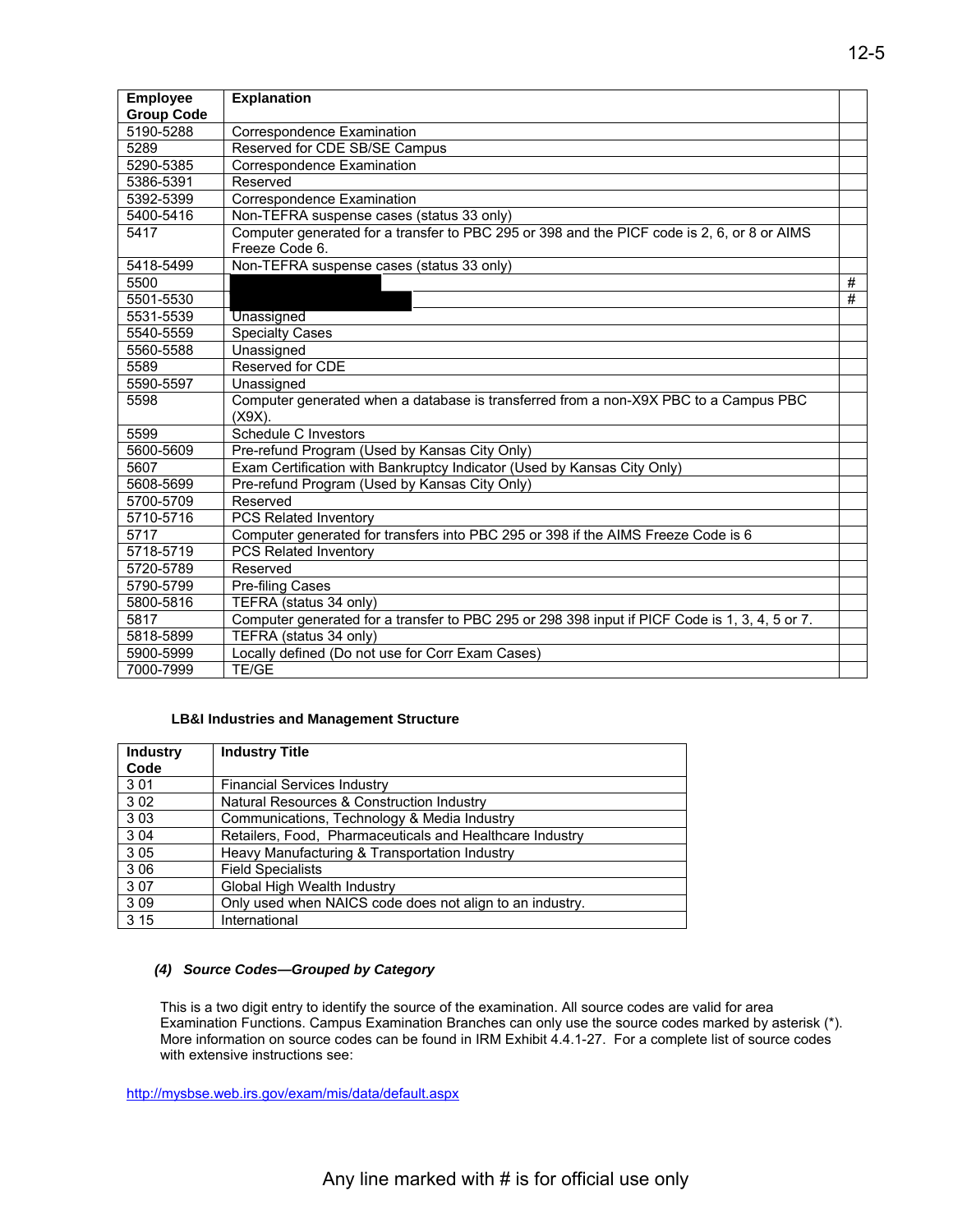| Code            | <b>Explanation</b>                                                                                                   |   |
|-----------------|----------------------------------------------------------------------------------------------------------------------|---|
|                 | <b>Computer Identified Returns (EGC 1XXX and 2XXX)</b>                                                               |   |
| 01              | Automatics - Computer identified returns, automatics (BMF) and tax shelter automatics (IMF).                         |   |
| 02              | DIF (Discriminant Function) - Computer identified returns, DIF scored                                                |   |
|                 | <b>Campus Initiated Examination Program (EGC 5XXX)</b>                                                               |   |
| 02              | DIFF CORR - Computer Identified returns, DIF scored                                                                  |   |
| 03              | Unallowable items - Returns identified for Unallowable Items Program initiated at campuses.                          |   |
| 04              | Multiple Filers - Returns identified for Multiple Filers Program initiated at campuses.                              |   |
| 06              | DIF CORR - Returns converted to DIF CORR Program from another program. This includes Source                          |   |
|                 | Codes 03, 08, 11, 14 and 15 that are converted to the DIF CORR Program because: (a) other issues                     |   |
|                 | were selected for examination during screening of high DIF scored returns, or (b) they were screening                |   |
|                 | of high DIF scored returns, or (c) they were identified for more than one of the above programs. Also                |   |
|                 | used by Examination Operations in the campus, to request returns related to a DIF return under                       |   |
|                 | examination at the campus.                                                                                           |   |
| 08              | Self-Employment Tax - Returns identified for the Self-Employment Tax Program initiated at                            |   |
|                 | campuses.                                                                                                            |   |
| 11              | Studies, Tests and Research Projects initiated by Headquarters.                                                      |   |
| 14              |                                                                                                                      | # |
|                 |                                                                                                                      |   |
| 17              | <b>Tax Shelter Program</b>                                                                                           |   |
| $\overline{20}$ | Erroneous Refund                                                                                                     |   |
| 23              | <b>TEFRA Related</b>                                                                                                 |   |
| 24              | Substitute for Return                                                                                                |   |
| 25              | Non-Filer Strategic Initiative                                                                                       |   |
| 26              | Minimum Tax Program - Returns identified for Minimum Tax Program initiated at campuses.                              |   |
| 30              | Claims for Refund/Abatement - Not Paid                                                                               |   |
| 31              | Claims for Refund - Paid                                                                                             |   |
| 32              | Claims - Carryback year - Paid or not paid                                                                           |   |
| 35              | Administrative Adjustment Request                                                                                    |   |
| $\overline{39}$ | Tax Shelter Program Related Pick-up                                                                                  |   |
| 45              | Reference and Information                                                                                            |   |
| 46              | <b>Employee Returns</b>                                                                                              |   |
| 48              | Related to Campus Unallowable — Used exclusively by Examination Operations in the Campus, to                         |   |
|                 | request returns related to an unallowable return under examination at the campuses.                                  |   |
| 64              | NON-TEFRA Pickup Related to Forms 1065, 1041 and 1120S.                                                              |   |
| 65              | <b>Collection Referrals</b>                                                                                          |   |
| 70              |                                                                                                                      | # |
| 73              | Taxpayer Request                                                                                                     |   |
| 77              | Federal/State Cooperative                                                                                            |   |
| 80              | <b>NRP Current</b>                                                                                                   |   |
| 85              | <b>Information Returns</b>                                                                                           |   |
| 91              | NRP - Related Returns                                                                                                |   |
|                 | Non-filer (EGC 1XXX and 2XXX)                                                                                        |   |
| 24<br>25        | Nonfiler Local Sourced Work                                                                                          |   |
|                 | Non-Filer Strategic Initiative - High Income Non-Filer.<br>DIF Related Pickups (EGC 1XXX and 2XXX)                   |   |
| 05              | Filed returns related to a primary DIF return (Source Code or) or DIF equivalent return (Source Code                 |   |
|                 | 20 with Project Code 0158 or 0204 and TC424 Code on AMDISA = 6).                                                     |   |
| 10              | Filed prior and/or subsequent year pickups related to a primary DIF return (Source Code 02) or to a                  |   |
|                 | DIF equivalent return (Source Code 20 with Project Code 0158 or 0204 and TC424 Code on AMDISA                        |   |
|                 | $= 6$ ).                                                                                                             |   |
| 12              | Nonfiled Delinquent Return or SFR related to a primary DIF return (Source Code 02) or DIF                            |   |
|                 | equivalent return (Source Code 20 with Project Code 0158).                                                           |   |
|                 | Non-DIF Related (EGC 1XXX and 2XXX)                                                                                  |   |
|                 | Filed prior and/or subsequent year pickups where the primary return was Non-DIF selected.                            |   |
| 40              |                                                                                                                      |   |
| 44<br>50        | Non-filed Delinquent Return or SFRs.                                                                                 |   |
|                 | Filed returns - Other.                                                                                               |   |
| <b>Claims</b>   | (EGC 1XXX and 2XXX)<br>Claims for Refund/Abatement-Returns selected before refunds/abatement are scheduled (also see |   |
| 30              |                                                                                                                      |   |
| 31              | source code 73).<br>Paid Claims for Refund                                                                           |   |
|                 |                                                                                                                      |   |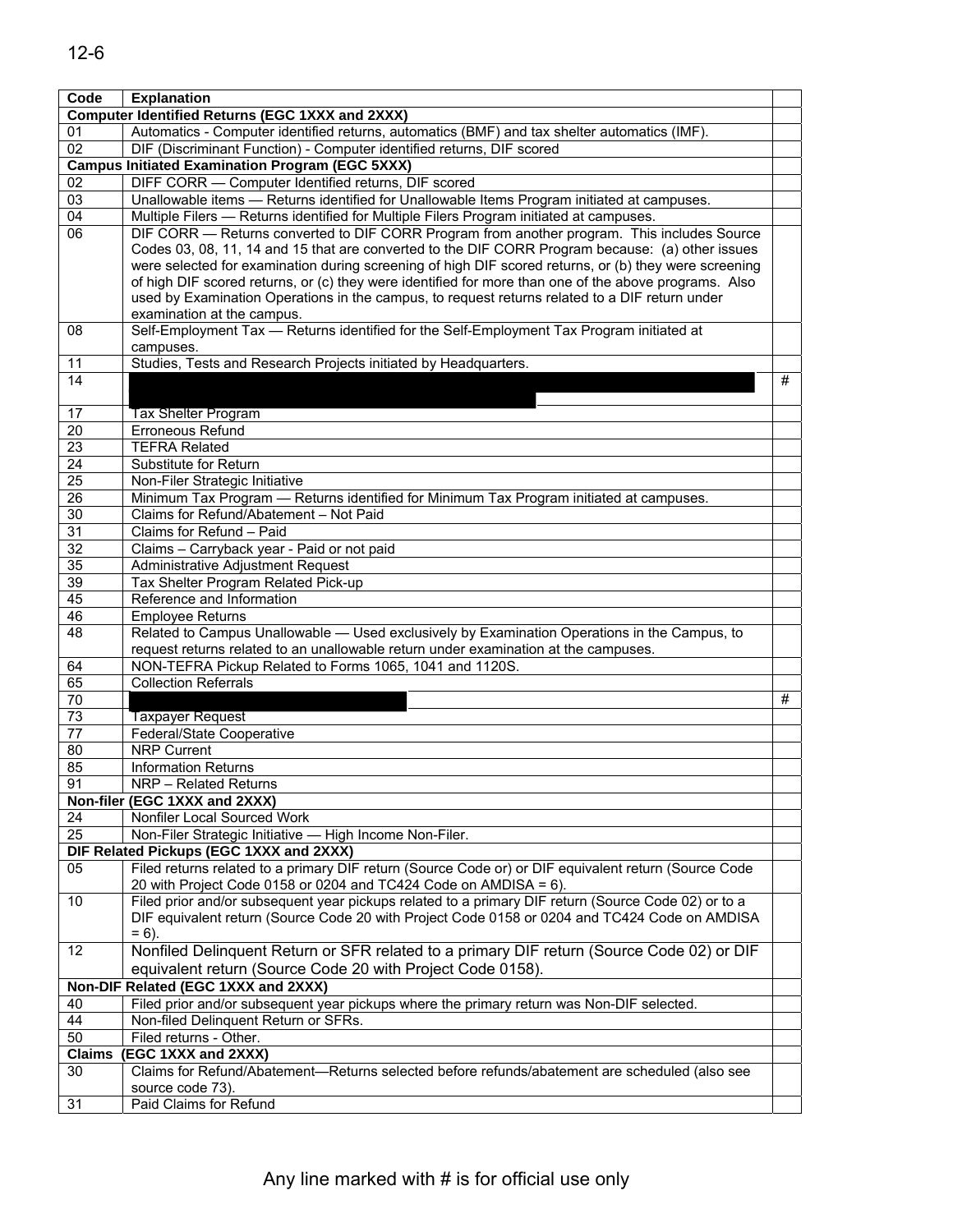| Code | <b>Explanation</b>                                                                                  |   |
|------|-----------------------------------------------------------------------------------------------------|---|
| 32   | Carryback                                                                                           |   |
| 35   | Administrative Adjustment Requests (AAR's                                                           |   |
|      | Tax Shelters (EGC 1XXX and 2XXX)                                                                    |   |
| 17   | Tax Shelter Program                                                                                 |   |
| 39   | Tax Shelter Program - Related Pick-up- with a Different TIN or Different MFT filed or non-filed     |   |
| 40   | Tax Shelter Program – Related Pick-up — filed prior and/or subsequent tax period pickup of a filed  |   |
|      | return with the same TIN and same MFT as the key return (SC 17).                                    |   |
| 44   | Tax Shelter Program - Related Pick-up - Pick up of a non-filed return or SFR                        |   |
|      | <b>Classification (EGC 1XXX and 2XXX)</b>                                                           |   |
| 20   | Regular Classification-Returns selected under a Manual Classification Program, CDE or MACS          |   |
|      | (other than CIP's.                                                                                  |   |
| #    |                                                                                                     | # |
| 88   | #                                                                                                   | # |
| 89   | $\overline{\boldsymbol{r}}$                                                                         | # |
| 90   | #                                                                                                   | # |
|      |                                                                                                     |   |
|      |                                                                                                     |   |
|      |                                                                                                     |   |
|      |                                                                                                     |   |
|      | Research and Reference (EGC 1XXX and 2XXX)                                                          |   |
| 45   | Reference and Information-Return requested for reference or information purposes only, and there is |   |
|      | no intent to audit the return. See IRM 4.4.1, Exhibit 1 for more information on Reference Returns.  |   |
| 80   | NRP - Current - All cycles and all phases of NRP identified returns                                 |   |
| 91   | NRP - Related Returns-Return related to an NRP return under Source Code 80 above, all cycles        |   |
|      | and all phases, , including nonfilers and carrybacks.                                               |   |
|      | Miscellaneous Sources (Other than DIF) (EGC 1XXX and 2XXX)                                          |   |
| 46   | Employee Returns— Returns opened because the taxpayer is an IRS employee (See IRM4.2.6)             |   |
| 49   | Preparer of Returns-Returns selected because of questionable tax practitioners                      |   |
| 62   | Compliance Initiative Program - Use for all compliance initiative projects of filed returns         |   |
| 73   | Taxpayer Requests Includes: Code Section 6501(d)-See IRM 4.1.4 - Examination initiated at the       |   |
|      | request of a taxpayer                                                                               |   |
|      | Information Items (EGC 1XXX and 2XXX)                                                               |   |
| 60   | Information Report-Returns identified because of an Examination Information Report outside of or    |   |
|      | within the area.                                                                                    |   |
|      | Referrals (EGC 1XXX and 2XXX)                                                                       |   |
| 65   | <b>Collection Referrals.</b>                                                                        |   |
| 70   | Referrals/Other Agency Requests (Do not include referrals of related cases, even if from another    |   |
|      | Exam group).                                                                                        |   |
| 71   | Specialist Referral System Referral (Specialty Tax PBC 212-214 Only)                                |   |
| 72   | Related to Specialist Referral System Referral (Specialty Tax PBC 212-214 Only)                     |   |
| 77   | State Information (Including State Abstracts)-Examinations initiated from various state sources,    |   |
|      | generally under the various exchange programs.                                                      |   |
|      | IRP (EGC 1XXX and 2XXX)                                                                             |   |
| 85   | IRP - Information Document Match-Use for all IRP information document matches. Use non-DIF          |   |
|      | related source codes for any pick-ups.                                                              |   |

#### *(5) Status and Location*

A two digit code used to identify the location of a return.

#### **Area Office Status Codes (EGC 1XXX and 2XXX)**

Appears on Form 5546 and on an AMDIS (A) display. For more information see Exhibit 4.4.1-30.

| Location   | <b>Status</b><br>Code | <b>Definition</b>                                                                                                                                                                                                                                                                                                   |  |
|------------|-----------------------|---------------------------------------------------------------------------------------------------------------------------------------------------------------------------------------------------------------------------------------------------------------------------------------------------------------------|--|
| <b>PSP</b> | 00                    | Document in Transit - (Computer Generated) — Assembly on hand and return<br>not yet available to the area. Not included in inventory reports. Generated for all<br>bulk ordered returns with no assigned status code. Updates automatically to 06<br>the weekend after the status code has been in 00 over 14 days. |  |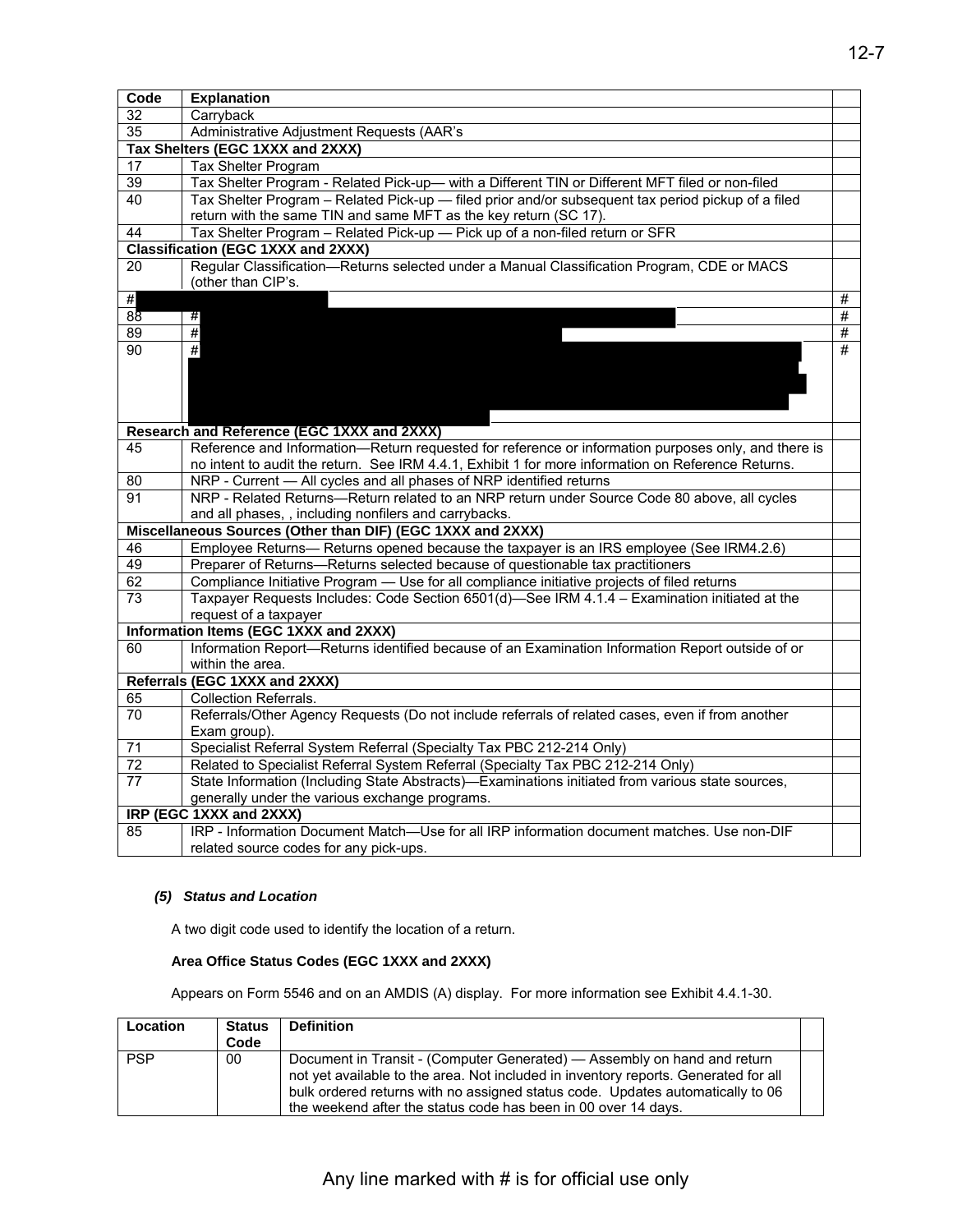| Location    | <b>Status</b><br>Code | <b>Definition</b>                                                                    |            |
|-------------|-----------------------|--------------------------------------------------------------------------------------|------------|
|             | 01                    | Claims and Other Returns in Transit-Claims selected by campus for examination        |            |
|             |                       | in Area Offices, and other returns selected by campus and which should be            |            |
|             |                       | associated with related returns prior to forwarding to Area Offices. Immediately     |            |
|             |                       | upon receipt, the Area must update the status code appropriately.                    |            |
|             | 05                    | SOI - Returns will be automatically updated to 05 through SOI/AIMS match.            |            |
|             | 06                    | Awaiting Classification-(Computer Generated)-Returns or related documents            |            |
|             |                       | awaiting association in the Campus Control Reports Unit or returns in hands of       |            |
|             |                       | PSP Support Manager which have not been classified or screened. Never                |            |
|             |                       | update returns to a higher status until it has been selected for examination.        |            |
|             |                       | Once the status code is greater than 06, you cannot update to a status code          |            |
|             |                       | lower than 07.                                                                       |            |
|             | 07                    | Transfer - When a record is transferred, and the current status code is less than    |            |
|             |                       | 08, the status is unchanged. If the current status code is greater than 07, the      |            |
|             |                       | status is overlaid with a 07, with the exception of status 08 in EGC 2050 in which   |            |
|             |                       | case the status and EGC will remain unchanged even though the record was             |            |
|             |                       | transferred from one Centralized files and Scheduling unit to another.               |            |
|             | 08                    | Selected - Not Assigned - Returns on hand that have been selected for                |            |
|             |                       | examination but not yet assigned to a territory or group.                            |            |
| Examination | 09                    | Transfer within LB&I transfers to 212-214 or transfers to PBC 301-307) if the        |            |
| Group       |                       | current status code is NOT 10-19. For other PBC's = local definition.                |            |
|             | 10                    | Assigned-No Time Applied- Returns on hand at group and territory levels but          |            |
|             |                       | not yet assigned to an examiner, and returns assigned to an examiner but with        |            |
|             |                       | no direct examination time (Technical) applied.                                      |            |
|             | 11                    | Local Definition                                                                     |            |
|             | $\overline{12}$       | Started— Generally, cases should be placed in 12 prior to the first interview, i.e., |            |
|             |                       | cases should be placed in 12 when:                                                   |            |
|             |                       |                                                                                      |            |
|             |                       | - An appointment letter or phone contact is made with the taxpayer or                |            |
|             |                       | representative initiating an examination.                                            |            |
|             |                       | - Pre-audit analysis is being performed and the return will be examined.             |            |
|             |                       | - A related return is being considered for examination, and where books and          |            |
|             |                       | records are requested for that return.                                               |            |
|             | 13                    | 30-Day -- All returns awaiting the issuance of a 30-day letter in the group, or in   |            |
|             |                       | the group 30-day suspense file. See IRM 4.10.8.1.12 for instructions.                |            |
|             | 14                    | LB&I-CIS Suspense - TEFRA related investor returns that are CIC, Joint               |            |
|             |                       | Committee, or other corporate specialty cases (Forms 1120 with letters other         |            |
|             |                       | than A, S, or X) linked on PCS held in the field group until the examination of the  |            |
|             |                       | TEFRA flow-through entity is completed. Sets Suspense Code. PICF code must           |            |
|             |                       | be $>0$ .                                                                            |            |
|             | 14                    | SB/SE - Suspense-Sets the suspense code                                              |            |
|             | 15                    | LB&I-SEP CIC CLM - Use with the designated Aging Reason Code when all                |            |
|             |                       | group issues are resolved but case cannot be closed. Suspense Code NOT set.          |            |
|             | 15                    | SB/SE - Local Definition - Suspense code NOT set.                                    |            |
|             | 16                    | Reserved - do not use on AIMS. ERCS only for Suspended Parallel Promoter             |            |
|             |                       | Investigation (P6/P7)                                                                |            |
|             | 17                    |                                                                                      | #          |
|             |                       |                                                                                      |            |
|             |                       |                                                                                      |            |
|             |                       |                                                                                      |            |
|             | 18                    |                                                                                      | $\pmb{\#}$ |
|             |                       |                                                                                      |            |
|             |                       |                                                                                      |            |
|             | 19                    | Local Definition.                                                                    |            |
| Technical   | 20                    | Mandatory Review (Except JCC) - All returns subject to mandatory review,             |            |
| Services    |                       | either awaiting review or in the process of being reviewed. (IRM 4.8.4)              |            |
|             | 21                    | In transit to Technical Services                                                     |            |
|             | 22                    | 30-Day - All returns awaiting issuance of a 30-day letter or awaiting response       |            |
|             |                       | from taxpayers.                                                                      |            |
|             | 23                    | Sample Review- All sample selected or management identified returns either           |            |
|             |                       | awaiting review or in the process of being reviewed. (IRM 4.8.3).                    |            |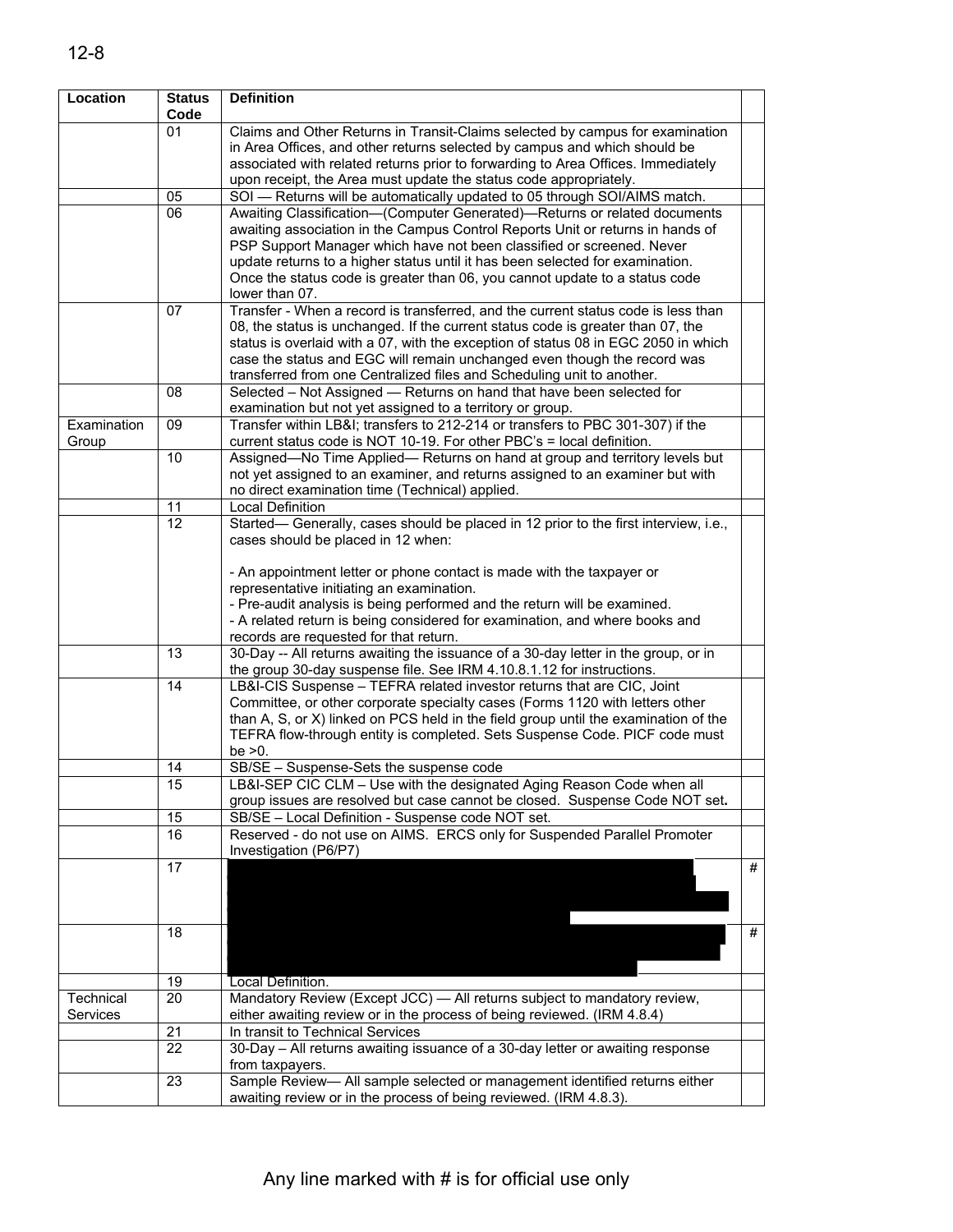| Location                          | <b>Definition</b><br><b>Status</b><br>Code |                                                                                                                                                                                                                  |   |
|-----------------------------------|--------------------------------------------|------------------------------------------------------------------------------------------------------------------------------------------------------------------------------------------------------------------|---|
|                                   | 24                                         | 90-Day Letter- (Notice of Deficiency)-All 90-day Letter (or equivalent) cases                                                                                                                                    |   |
|                                   |                                            | awaiting response from taxpayers.                                                                                                                                                                                |   |
|                                   | 25                                         | Pre 90-Day-All returns awaiting preparation and/or issuance of 90-day letter.                                                                                                                                    |   |
|                                   | 26                                         | Joint Committee Cases                                                                                                                                                                                            |   |
|                                   | 27                                         | PREPARE TEFRA LETTER: TEFRA and non-TEFRA key case and/or investor                                                                                                                                               |   |
|                                   |                                            | closed to Technical Services for processing of agreed cases, issuance of no                                                                                                                                      |   |
|                                   |                                            | change letters, preparation of 60-day and FPAA letters, and preparation of                                                                                                                                       |   |
|                                   |                                            | certain TEFRA investor statutory notices.                                                                                                                                                                        |   |
|                                   | 28                                         | TEFRA Letter Issued: FPAA Preparation - TEFRA key case - 60 day letter or<br>FPAA has been issued or an FPAA default package is in process. TEFRA<br>Investor - TEFRA investor statutory notice has been issued. |   |
|                                   | 29                                         | Other TEFRA Suspense: TEFRA key case and/or investor in suspense.                                                                                                                                                |   |
| Technical                         | 30                                         | Form 1254 - Used only for returns where a Form 1254 (Examination Suspense                                                                                                                                        |   |
| Services -                        |                                            | Report) is in the case file.                                                                                                                                                                                     |   |
| Suspense                          |                                            |                                                                                                                                                                                                                  |   |
|                                   | 31                                         | Reserved                                                                                                                                                                                                         |   |
|                                   | 32#                                        |                                                                                                                                                                                                                  | # |
|                                   | 35                                         | Reserved                                                                                                                                                                                                         |   |
|                                   | 36                                         | GRAND JURY: All cases being actively investigated by the Grand Jury.                                                                                                                                             |   |
|                                   | 37                                         | Reserved                                                                                                                                                                                                         |   |
|                                   | $\overline{38}$                            | Suspense -ID Theft or Other: Cases awaiting technical advice from the National                                                                                                                                   |   |
|                                   |                                            | Headquarters. Cases placed in suspense by area office.                                                                                                                                                           |   |
|                                   | 39                                         | Reserved                                                                                                                                                                                                         |   |
| Campus                            | 33                                         | Non-TEFRA PCS Suspense: Returns housed in the campus CTF awaiting                                                                                                                                                |   |
|                                   | 34                                         | completion of partnership/S-Corp. examination.<br>TEFRA-PCS Suspense: TEFRA investor/shareholder returns in campus CTF                                                                                           |   |
|                                   |                                            | awaiting the partnership/S corporation examination results.                                                                                                                                                      |   |
| <b>PSP</b>                        | 41                                         | In-Transit to PSP from group or Tech Services. (Should not be used by                                                                                                                                            |   |
|                                   |                                            | campuses when sending returns to the area).                                                                                                                                                                      |   |
|                                   | 42                                         | <b>AIMS Unit</b>                                                                                                                                                                                                 |   |
|                                   | 43                                         | <b>NRP</b>                                                                                                                                                                                                       |   |
|                                   | 44                                         | <b>PSP</b> Suspense                                                                                                                                                                                              |   |
| Centralized<br>Case<br>Processing | 51                                         | In transit to Centralized Case Processing.                                                                                                                                                                       |   |
|                                   | 52                                         | <b>Centralized Case Processing</b>                                                                                                                                                                               |   |
|                                   | 53                                         | <b>Centralized Case Processing</b>                                                                                                                                                                               |   |
|                                   | 54                                         | <b>Centralized Case Processing</b>                                                                                                                                                                               |   |
|                                   | $\overline{55}$                            | <b>Centralized Case Processing</b>                                                                                                                                                                               |   |
|                                   | 56                                         | Suspense - Disaster or ID Theft or Local Definition                                                                                                                                                              |   |
|                                   | 57                                         | Surveys - Held in Case Processing awaiting closure                                                                                                                                                               |   |
|                                   | 58                                         | <b>Centralized Case Processing</b>                                                                                                                                                                               |   |
|                                   | 59                                         | <b>Centralized Case Processing</b>                                                                                                                                                                               |   |
| Appeals                           | 80                                         | Nondocketed Appeals                                                                                                                                                                                              |   |
|                                   | 81                                         | Not Assigned Appeals                                                                                                                                                                                             |   |
|                                   | $\overline{82}$                            | Docketed Appeals                                                                                                                                                                                                 |   |
|                                   | 83                                         | <b>Local Definition</b>                                                                                                                                                                                          |   |
|                                   | 84                                         | Local Definition                                                                                                                                                                                                 |   |
|                                   | 85                                         | Local Definition                                                                                                                                                                                                 |   |
|                                   | 86                                         | Reference Return                                                                                                                                                                                                 |   |
|                                   | 87                                         | Closing to Processing                                                                                                                                                                                            |   |
|                                   | 88                                         | Tried - District Counsel                                                                                                                                                                                         |   |
|                                   | 89                                         | Local Definition                                                                                                                                                                                                 |   |
| Closed                            | 90                                         | CLOSED (Computer Generated- All examined and non-examined Examination<br>and Appeals closings. Cannot be input via Examination Update or Correction<br>Request procedures.                                       |   |

*Note:* Status Code 09 for SBSE is for use locally to control returns. New uses of any local code must be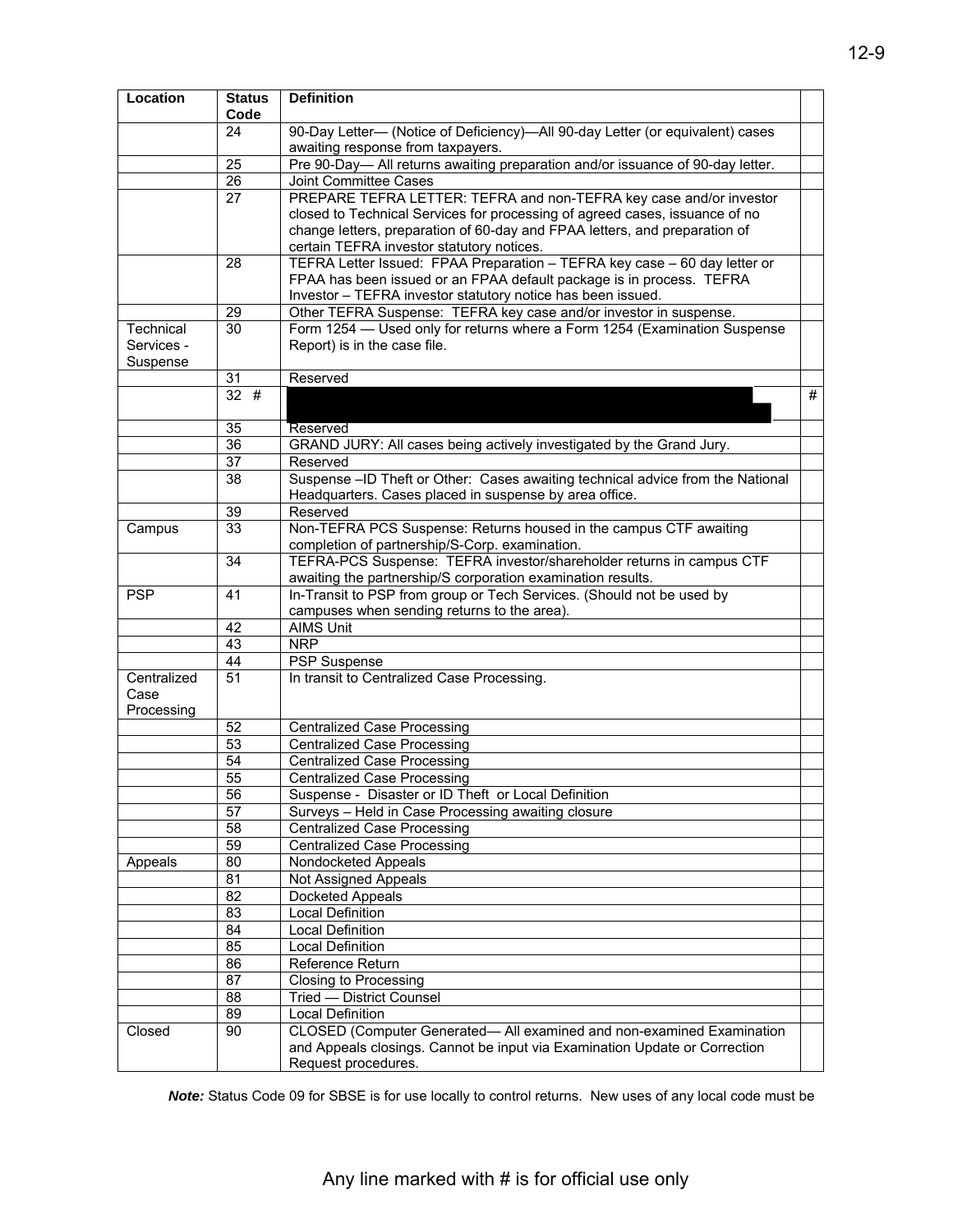cleared by the area office prior to implementation. Any new use of the status code 09 should also be checked with the Charlotte Development Center to determine how the proposed uses of this code will impact ERCS.

### *(a.) Definition of Campus Status Codes*

Appears on Form 5546 as Item 30 and on AMDIS (A) screen display.

| Location                                             | <b>Status</b><br>Code | <b>Definition</b>                                                                                                                                                                                                                                                                                                                                                                                                  |   |
|------------------------------------------------------|-----------------------|--------------------------------------------------------------------------------------------------------------------------------------------------------------------------------------------------------------------------------------------------------------------------------------------------------------------------------------------------------------------------------------------------------------------|---|
| Correspond-<br>ence or<br>Classification<br>Function | 00                    | Returns in Transit - (Computer Generated) - Returns selected for examination<br>in the campus. This status is used for returns that do not require association with<br>related returns.                                                                                                                                                                                                                            |   |
|                                                      | 01                    | Unstarted claims                                                                                                                                                                                                                                                                                                                                                                                                   |   |
|                                                      | 05                    | SOI - Returns will be automatically updated to 05 through an SOI/AIMS match.                                                                                                                                                                                                                                                                                                                                       |   |
|                                                      | $\overline{06}$       | <b>Awaiting Classification</b>                                                                                                                                                                                                                                                                                                                                                                                     |   |
|                                                      | 07                    | Transfer                                                                                                                                                                                                                                                                                                                                                                                                           |   |
| Centralized<br>Storage/Corre<br>spondence<br>Exam    | $\overline{08}$       | Selected - Not Assigned; Returns on hand where Examination contact has not<br>been initiated.                                                                                                                                                                                                                                                                                                                      |   |
|                                                      | 09                    | Correspondence Examination.                                                                                                                                                                                                                                                                                                                                                                                        |   |
|                                                      | $\overline{10}$       | Initial Contact Letter Sent - Returns manually identified by Processing Division<br>(Computer Generated) and/or all other returns on which initial contact has been<br>made and a status change submitted.                                                                                                                                                                                                         |   |
|                                                      | 12                    | Special Contact Letter Sent - Returns requiring special correspondence and<br>awaiting response from taxpayer.                                                                                                                                                                                                                                                                                                     |   |
|                                                      | 13                    | Suspensed Cases - with Bankruptcy scrambled or SSN cases.                                                                                                                                                                                                                                                                                                                                                          |   |
|                                                      | $\overline{17}$       |                                                                                                                                                                                                                                                                                                                                                                                                                    | # |
|                                                      | 18                    | <b>Local Definition</b>                                                                                                                                                                                                                                                                                                                                                                                            |   |
|                                                      | 20                    | Backdown from Appeals                                                                                                                                                                                                                                                                                                                                                                                              |   |
|                                                      | $\overline{22}$       | 30-Day -- Returns held in 30-day letter suspense awaiting taxpayer response.                                                                                                                                                                                                                                                                                                                                       |   |
|                                                      | 23                    | Revised Report Sent - Awaiting Reply                                                                                                                                                                                                                                                                                                                                                                               |   |
|                                                      | 24                    | 90-Day Letter - (Notice of Deficiency)-issued. All 90-day letter (or equivalent)<br>cases awaiting taxpayer response.                                                                                                                                                                                                                                                                                              |   |
|                                                      | 25                    | Additional information needed after 30-day letter and before 90-day letter, exam<br>report remains unchanged.                                                                                                                                                                                                                                                                                                      |   |
| Suspense                                             | 33                    | Non-TEFRA PCS Suspense - Returns housed in the campus CTF awaiting<br>completion of partnership/S-Corp examination.                                                                                                                                                                                                                                                                                                |   |
|                                                      | 34                    | TEFRA PCS Suspense — TEFRA investor/shareholder returns in the campus<br>CTF awaiting completion of partnership/S-Corp examination results.                                                                                                                                                                                                                                                                        |   |
|                                                      | 38                    | Suspense -Other                                                                                                                                                                                                                                                                                                                                                                                                    |   |
| Processing<br>Function                               | 51                    | Manual Case to Close                                                                                                                                                                                                                                                                                                                                                                                               |   |
|                                                      | 52                    | Manual 90-Day Letter Being Prepared                                                                                                                                                                                                                                                                                                                                                                                |   |
|                                                      | 53                    | Case Rejected from 90-Day Letter                                                                                                                                                                                                                                                                                                                                                                                   |   |
|                                                      | $\overline{54}$       | CRD DAY 1 THROUGH 70: Correspondence Replies - Returns on which<br>taxpayer correspondence has been received and the correspondence requires<br>technical consideration by a Correspondence Tax Examiner before a reply to the<br>taxpayer can be prepared. This does not apply to cases where the reply is an<br>agreement to cases that are in Status Code 24 (90-Day Statutory Notice of<br>Deficiency issued). |   |
|                                                      | 55                    | CRD DAY 71 THROUGH 115: Correspondence Received Day 71 through 115<br>- Returns identified on the Status Workload Review List as being 71 through<br>115 days old.                                                                                                                                                                                                                                                 |   |
|                                                      | 56                    | Suspense, Local Definition                                                                                                                                                                                                                                                                                                                                                                                         |   |
|                                                      | 57                    | CRD DAY > 115: Correspondence Received Day 115> - Returns identified on                                                                                                                                                                                                                                                                                                                                            |   |
|                                                      |                       | the Status Workload Review List as being over 114 days old.                                                                                                                                                                                                                                                                                                                                                        |   |
| Appeals                                              | 80                    | Nondocketed Appeals                                                                                                                                                                                                                                                                                                                                                                                                |   |
|                                                      | 81                    | <b>Unassigned Appeals</b>                                                                                                                                                                                                                                                                                                                                                                                          |   |
|                                                      | 82                    | Docketed Appeals                                                                                                                                                                                                                                                                                                                                                                                                   |   |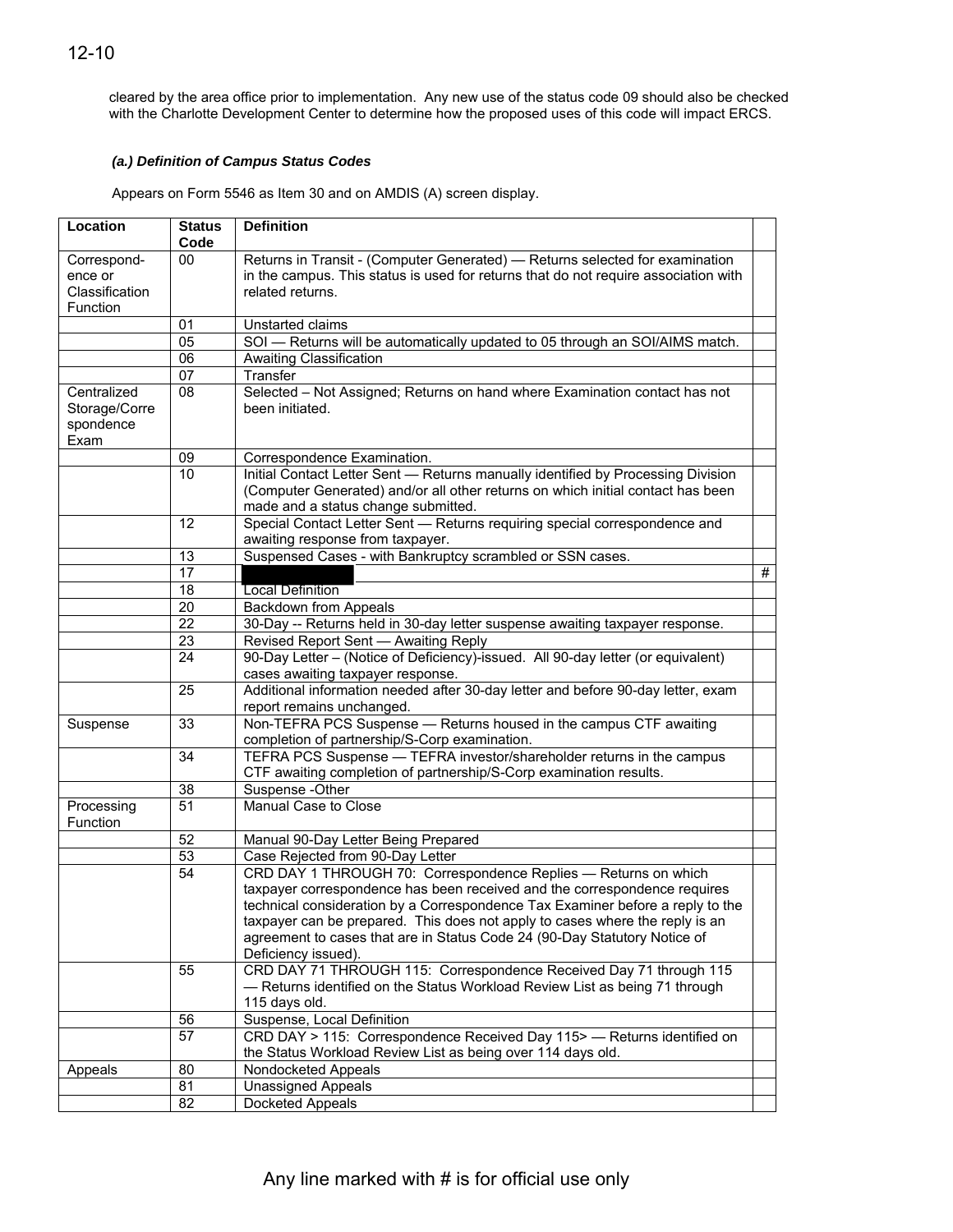| Location | <b>Status</b> | <b>Definition</b>                    |  |
|----------|---------------|--------------------------------------|--|
|          | Code          |                                      |  |
|          | 83            | <b>Local Definition</b>              |  |
|          | 84            | <b>Local Definition</b>              |  |
|          | 85            | Reserved                             |  |
|          | 86            | Reference Appeals                    |  |
|          | 87            | Closed to Appeals processing section |  |
|          | 88            | <b>Tried Area Counsel</b>            |  |
|          | 89            | Reserved                             |  |
| Closed   | 90            | <b>CLOSED</b>                        |  |
|          | 99            | PCS controlled related return        |  |

#### *(b.) Other Information*

Status Codes 18 and 56 are for use locally to control returns. New uses of these codes must be cleared by the Campus AIMS Coordinator prior to implementation.

Returns in Status Code 06 must never be updated to a higher status until selected for examination.

#### *(6) PDT Indicator*

Displayed on page 1 of an AMDISA when a TC 016 posts to Master File to identify a Potentially Dangerous Taxpayer.

#### *(7) Blocking Series*

**MF and NMF Sorting and Blocking Series for Document Code 47 Adjustments.** For adjustments input prior to 1/1/209 see:

[http://mysbse.web.irs.gov/exam/mis/data/default.aspx an](http://mysbse.web.irs.gov/exam/mis/data/default.aspx)d scroll down to "Blocking Series".

(Reference: IRM 4.4.1, Exhibit 4.4.1-11)

#### **MF and NMF Sorting and Blocking Series for Document Code 47 Adjustments**

(Reference: IRM 4.4.1, Exhibit 4.4.1-11)

| <b>Number</b> | <b>Disposal Codes</b>               | <b>Original or Copy of Return</b>                                                                                                                                                     | Non-TEFRA<br><b>Block Number</b> | <b>TEFRA</b><br><b>Block</b><br><b>Number</b> |
|---------------|-------------------------------------|---------------------------------------------------------------------------------------------------------------------------------------------------------------------------------------|----------------------------------|-----------------------------------------------|
| 5344          | 01-04, 08-10, 12, 13, 34            | *Exam Original Paper<br>Return/SFR                                                                                                                                                    | 000-079                          | 080-099                                       |
|               | 01-04, 08-10, 12, 13, 34            | +Exam Electronic Prints                                                                                                                                                               | 300-379                          | 380-399                                       |
|               | 01-04, 08-10, 12, 13, 34            | Paperless - Examined<br>Automated batch paperless<br>process - EGC 5XXX Only (DO<br>NOT SEND TO FILES). Contact<br>the Campus RGS Coordinator to<br>obtain a copy of the examination. | 400-479                          | N/A                                           |
|               | 01-04, 08-10, 12, 13, 34            | Reserved                                                                                                                                                                              | 200-249                          | N/A                                           |
|               | 07, 11, 12 with AOC                 | Any Type (DO NOT SEND TO<br>FILES)                                                                                                                                                    | 100-129                          | 180-199                                       |
|               | Partial Assessment                  | Any Type (DO NOT SEND TO<br>FILES)                                                                                                                                                    | 100-129                          | 180-199                                       |
| 5351,<br>5546 | 20-22, 25, 31-32, 35,<br>42, 45, 99 | Original paper return                                                                                                                                                                 | 600-679                          | 680-699                                       |
|               | 20-22, 25, 31-32, 35, 42            | "%IMF Paperless non-examined<br>closures (DO NOT SEND TO<br>FILES)                                                                                                                    | 130-179                          | 190-199                                       |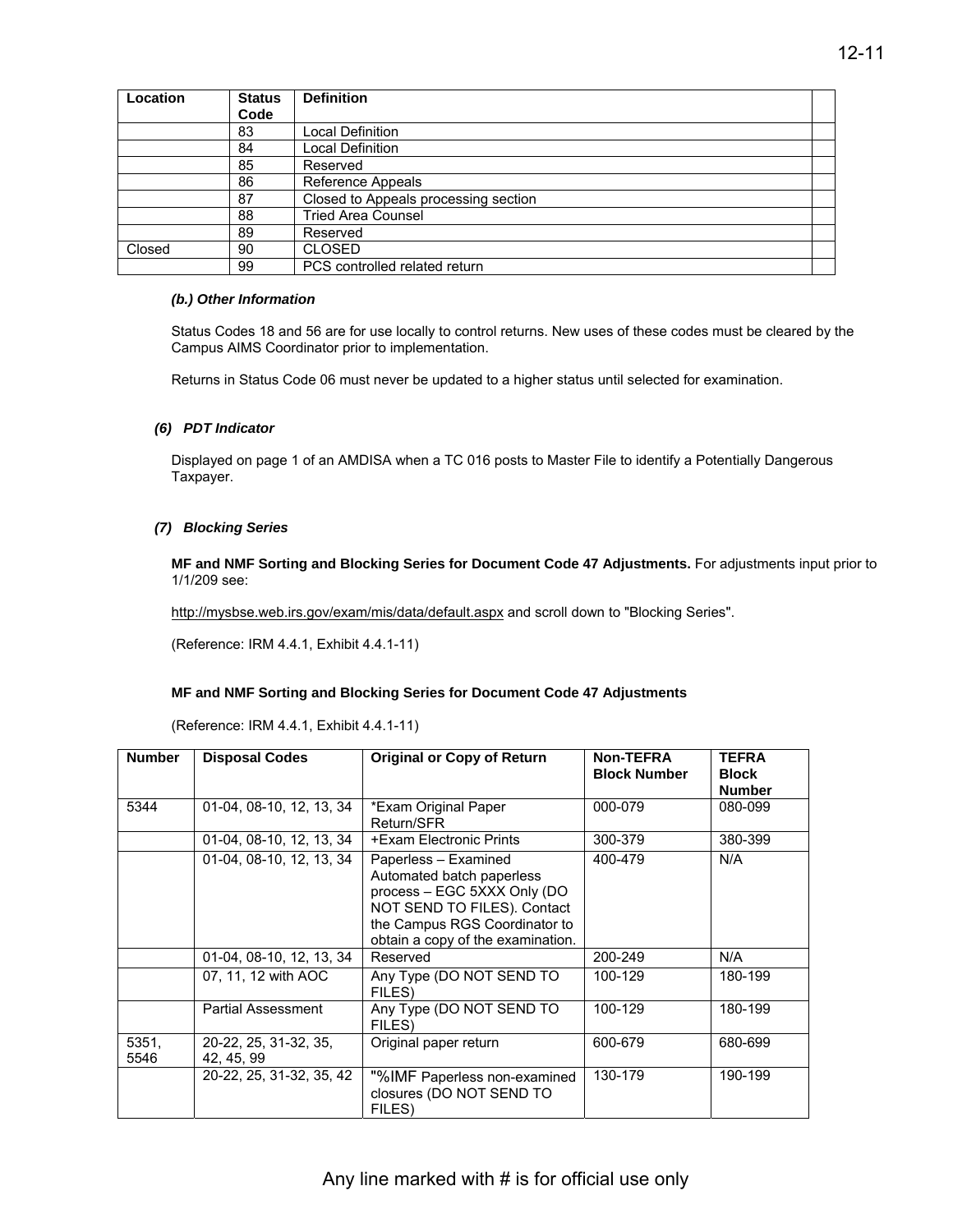| <b>Number</b>                                                                                 | <b>Disposal Codes</b>                                                                            | <b>Original or Copy of Return</b>                                                                              | <b>Non-TEFRA</b><br><b>Block Number</b> | <b>TEFRA</b><br><b>Block</b><br><b>Number</b> |
|-----------------------------------------------------------------------------------------------|--------------------------------------------------------------------------------------------------|----------------------------------------------------------------------------------------------------------------|-----------------------------------------|-----------------------------------------------|
|                                                                                               | 20-22, 25, 31-32, 35,<br>42.43                                                                   | %BMF - Paperless non-<br>examined closures (NOTHING<br>SENT TO FILES)                                          | 280-299                                 | 280-299                                       |
|                                                                                               | 28, 29, 33, 36-41                                                                                | No Return/SFR                                                                                                  | 100-129                                 | 180-199                                       |
|                                                                                               | @All non-examined<br>DC's                                                                        | +Electronic Prints                                                                                             | 250-279                                 | 250-279                                       |
|                                                                                               |                                                                                                  | +No Return Workpapers                                                                                          | 280-299                                 | 280-299                                       |
| 5403                                                                                          | 01.03                                                                                            | *Original/Electronic print                                                                                     | 700-749                                 | 750-759                                       |
|                                                                                               | 01.03                                                                                            | &Copy/BRTVU/RTVUE                                                                                              | 790-799                                 | 760-769                                       |
|                                                                                               | <b>Partial Assessment</b>                                                                        | Any type (Nothing sent to files)                                                                               | 780-789                                 |                                               |
| * Use an original return blocking series for cases in which the TC 150 is an SFR/Dummy TC 150 |                                                                                                  |                                                                                                                |                                         |                                               |
| @ See IRM 4.4.1 - Exhibit 16 for a list of non-examined disposal codes.                       |                                                                                                  |                                                                                                                |                                         |                                               |
|                                                                                               | filed under the DLN that contains the "X".                                                       | + This blocking series will not generate a CP notice or control DLN: therefore the original return will remain |                                         |                                               |
|                                                                                               | % Not valid if Return Requisition Indicator is Blank which means the paper return was requested. |                                                                                                                |                                         |                                               |

#### *(8) Disposal Codes*

These two digit codes are used to indicate the disposition of an examination. The codes are assigned by the Examination Division.

Disposal Codes 01 through 04 and 07 through 13, pertain to examined returns.

Disposal Codes 03, 04 and 07 through 13 are used when an adjustment is proposed/processed.

Disposal Codes 01 and 02 are used when no adjustments are proposed/processed to any type of return.

Disposal Codes 20 through 99 pertain to non-examined returns.

Disposal Codes 03, 04, 08, 09, 10, 12 and 13 are valid for partial assessments. The Disposal Codes on partial assessments do not post to Master File.

#### **(a) Examined Disposal Codes**

| Code | <b>Definition</b>                                                                                                                                                                                                                                                                                                                                                                                                                                                                                                                                                                                                                                                                                                                                                                                                 |
|------|-------------------------------------------------------------------------------------------------------------------------------------------------------------------------------------------------------------------------------------------------------------------------------------------------------------------------------------------------------------------------------------------------------------------------------------------------------------------------------------------------------------------------------------------------------------------------------------------------------------------------------------------------------------------------------------------------------------------------------------------------------------------------------------------------------------------|
| 01   | No Change With Adjustments—(01 is considered agreed on the AIMS tables). Applies to no-change<br>examined returns (even if a 30-day letter was issued) if there is an adjustment to the tax base data<br>such as income or deduction items but no change in tax liability or refundable credits; or tax changes<br>fell below the tolerance level in LEM IV. An audit report must accompany the case file. Note: An audit<br>report is not required for most cases closed below the tax tolerance in the Campus TEFRA Function<br>(CTF). An exception will be when the tax changes impact a prior or subsequent tax year (NOL, PAL,<br>etc), or other adjustment years are above the tax tolerance. Item 41 is required if $MFT = 30$ . The<br>following are examples of no-change with adjustments examinations: |
|      | a. Delinquent returns secured by the examiner, accepted as filed and forwarded to the campus for<br>processing. This includes delinguent return pickups that result in a zero tax liability. If the TC 424<br>posted prior to the posting of the delinquent return, enter the balance due or refund amount,<br>excluding penalties in Form 5344, Item 414. If an SFR has been processed the amounts from the<br>secured return must be input through AIMS therefore DC 01 does not apply.                                                                                                                                                                                                                                                                                                                         |
|      | b. Claims disallowed in full. (Agreed or not agreed)                                                                                                                                                                                                                                                                                                                                                                                                                                                                                                                                                                                                                                                                                                                                                              |
|      | c. Income tax examination when taxpayers are issued an examination report Form 4549 and Letter<br>1156. (see IRM 4.10)                                                                                                                                                                                                                                                                                                                                                                                                                                                                                                                                                                                                                                                                                            |
|      | d. Flow through entities where no changes are made to the entities reported income, loss, deductions<br>or credits reflected on the return or the owner(s) K-1 and (1) a delinquent return secured by<br>examination, or (2) a balance sheet item is adjusted, or (3) a related return is adjusted as a result of<br>the flow through examination (i.e. - adjustments to basis, at risk, or passive activity rules, taxable<br>loan repayments or distributions, or adjustments to include the amount reported to the owner's K-1).                                                                                                                                                                                                                                                                               |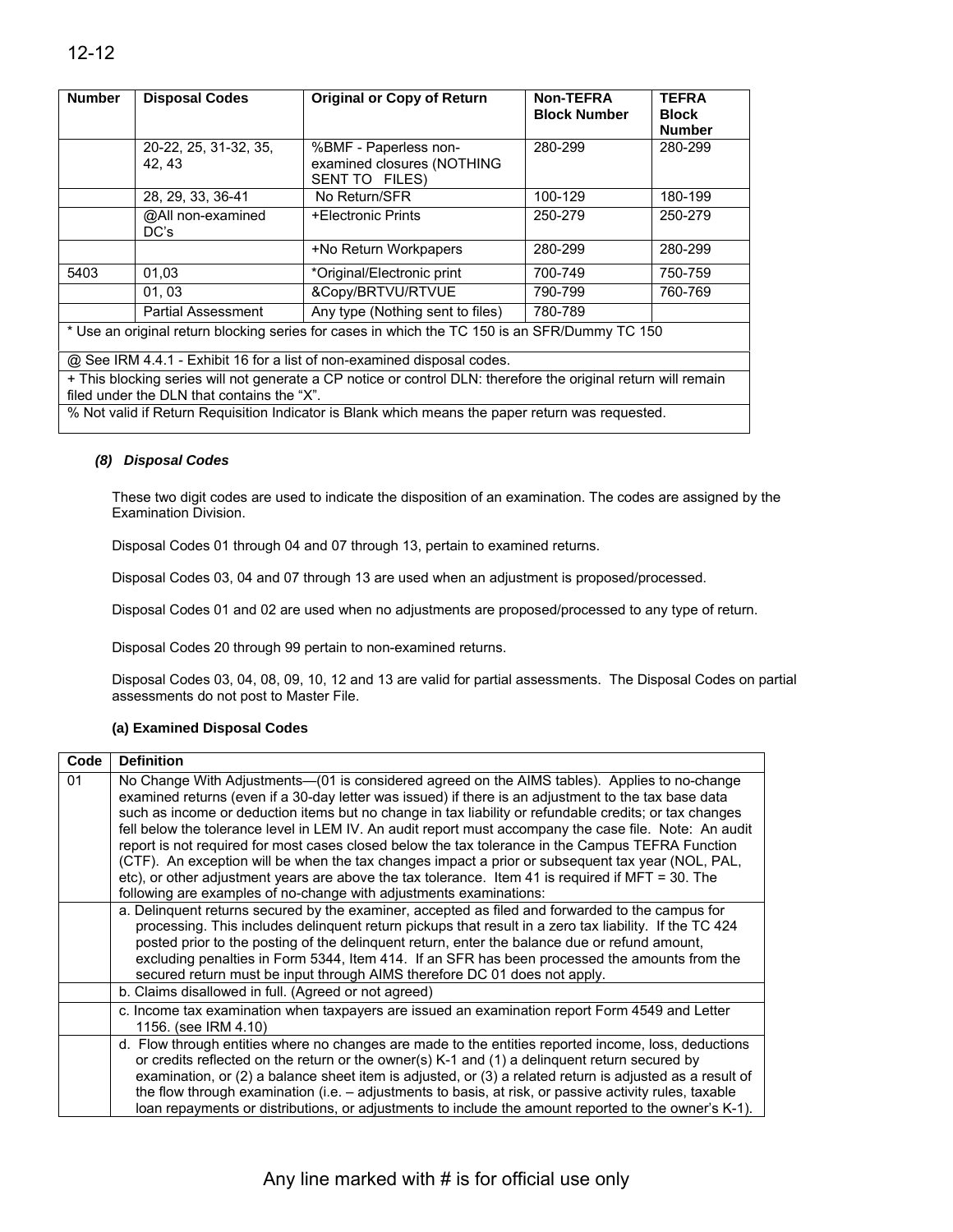| Code | <b>Definition</b>                                                                                                                                                                                              |
|------|----------------------------------------------------------------------------------------------------------------------------------------------------------------------------------------------------------------|
|      | e. Estate or gift tax cases when offsetting adjustments result in no change in tax liability. This includes<br>gift tax cases when Letter 942 (C) is issued to taxpayers (See IRM 4.10).                       |
|      | f. Excise, trusts and estates, or employment tax cases when offsetting adjustments to tax base data<br>and/or credits result in no change in tax liability.                                                    |
|      | g. Disqualified 1120 DISC (obsoleted)/IC-DISC election.                                                                                                                                                        |
|      | h. Non-TEFRA (nontaxable) Flow through Entities - no change with adjustments should be utilized                                                                                                                |
|      | when no changes are made to the entity's ordinary income or loss or separately stated items reflected                                                                                                          |
|      | on the return or Schedule K-1 and an owner's return is adjusted as a result of the flow through                                                                                                                |
|      | examination. This would include: adjustments to basis, at-risk or passive activity rules: taxable loan<br>repayments; adjusting the owner's return to match the K-1 flow through amount(s).                    |
|      | i. TEFRA (nontaxable) Flow through Key Case Entities - Does not apply.                                                                                                                                         |
| 02   | No change— (02 is considered no change on the AIMS tables) - Applies to Examination which do not                                                                                                               |
|      | necessitate the issuance of a report (other than the no-change report subject to area director's                                                                                                               |
|      | approval)                                                                                                                                                                                                      |
|      | a. Taxable return - there were no adjustments or no changes in tax liability for this return to: Tax,<br>penalties, or refundable credits. This disposal code would also apply to changes only affecting the   |
|      | balance sheet, including constructive dividend issues, and any other related return pick-ups where                                                                                                             |
|      | there was no tax liability adjustment to this return. Item 41 is required if MFT = 30. Block 405 & 408                                                                                                         |
|      | of Form 5344 should be completed as appropriate.                                                                                                                                                               |
|      | b. Flow through entities — no exam changes are made to the entities reported income, loss,                                                                                                                     |
|      | deductions or credits reflected on the return or Schedule(s) K-1. (See DC 01 where adjustments<br>are made to a related return.) Applies to TEFRA returns closed within 45 calendar days (including            |
|      | weekends and holidays) from the date the NBAP is issued to the TMP as well as those closed no                                                                                                                  |
|      | change after 45 days where a no change FPAA is issued                                                                                                                                                          |
|      | c. Non-TEFRA (nontaxable) Flow through Entities should be utilized when the examination results in                                                                                                             |
|      | no changes to the entity or any owner. This would also be appropriate if you make adjustments to<br>one of the owner's returns as a result of compliance checks which are not related to the entity            |
|      | examination.                                                                                                                                                                                                   |
|      | d. Not valid with an Amount Claimed on the data base.                                                                                                                                                          |
| 03   | Agreed— (03 is considered agreed on the AIMS tables) - Applies only to returns if an agreement is                                                                                                              |
|      | received prior to the issuance of a 30-day or 60-day letter. EGC's 5XXX will not use DC 03 for                                                                                                                 |
|      | agreements as their first contact with the TP is the 30-day letter. Also applies to claims allowed in full.<br>EGC 2XXX: ALL agreed income tax cases closing from office examination will use Disposal Code 03 |
|      | regardless of whether a Letter 915, Letter to Transmit Examination Report has been issued. EGC                                                                                                                 |
|      | 5XXX: .Non-TEFRA (nontaxable) Flow through Entities: Applies to an agreed case if an agreement is                                                                                                              |
|      | obtained from all owners. If all signatures are received from the owners, you can close the case                                                                                                               |
|      | indicating on the entity report that agreement has been obtained from the owners. TEFRA (nontaxable)<br>Flow through Key Case Entities: applies to an agreed case that will result in partner adjustments and  |
|      | an agreement is obtained from all partners, or an agreement from the partnership which binds all                                                                                                               |
|      | partners. If the net TEFRA partnership adjustments are zero, but the adjustments will result in taxable                                                                                                        |
|      | adjustments to the partners, close DC 03 with -\$1 entered in item 34 on the Form 5344. (If agreements                                                                                                         |
|      | are received as a result of a no change FPAA, close DC 02.)                                                                                                                                                    |
| 04   | Agreed— (04 is considered agreed on the AIMS tables) Applies only to returns if an agreement is<br>received after the issuance of a 30-day or 60-day letter. EGC 2XXX, should use DC 03 - not DC 04.           |
|      | Non-TEFRA (nontaxable) Flow Through Entities: Applies to an agreed case if an agreement is                                                                                                                     |
|      | obtained from all owners. If all signatures are received from the owners, you can close the case                                                                                                               |
|      | indicating on the entity report that agreement has been obtained from the owners. Claims partially                                                                                                             |
| 07   | disallowed and agreed.<br>Appealed— (07 is considered appealed on the AIMS tables) - Returns closed to Appeals before                                                                                          |
|      | issuance of a 90-day letter, FPAA or FSAA. The Appeals Office Code (AOC) entered on Form 5344,                                                                                                                 |
|      | item $16 = 1XX$                                                                                                                                                                                                |
| 08   | Other (08 is considered agreed on the AIMS tables). NOTE: Disposal Code 08 is used                                                                                                                             |
|      | on the Form 5344 generated by RGS on cases that are being closed out of the group as                                                                                                                           |
|      | unagreed for the issuance of a stat notice. Technical Services requests that the groups use                                                                                                                    |
|      | DC 08 for cases forwarded to Technical Services for the issuance of a stat notice. Technical                                                                                                                   |
|      | Services will update the disposal to the correct code upon final closure. NOTE: Effective                                                                                                                      |
|      | 3/2009 DC 08 is no longer used when closing SFR cases. Use the applicable disposal<br>code. NOTE: Effective 1/2010 an agreement date is not valid for DC 08.                                                   |
|      | Taxable Income Tax Returns                                                                                                                                                                                     |
|      | - Unagreed claims partially allowed                                                                                                                                                                            |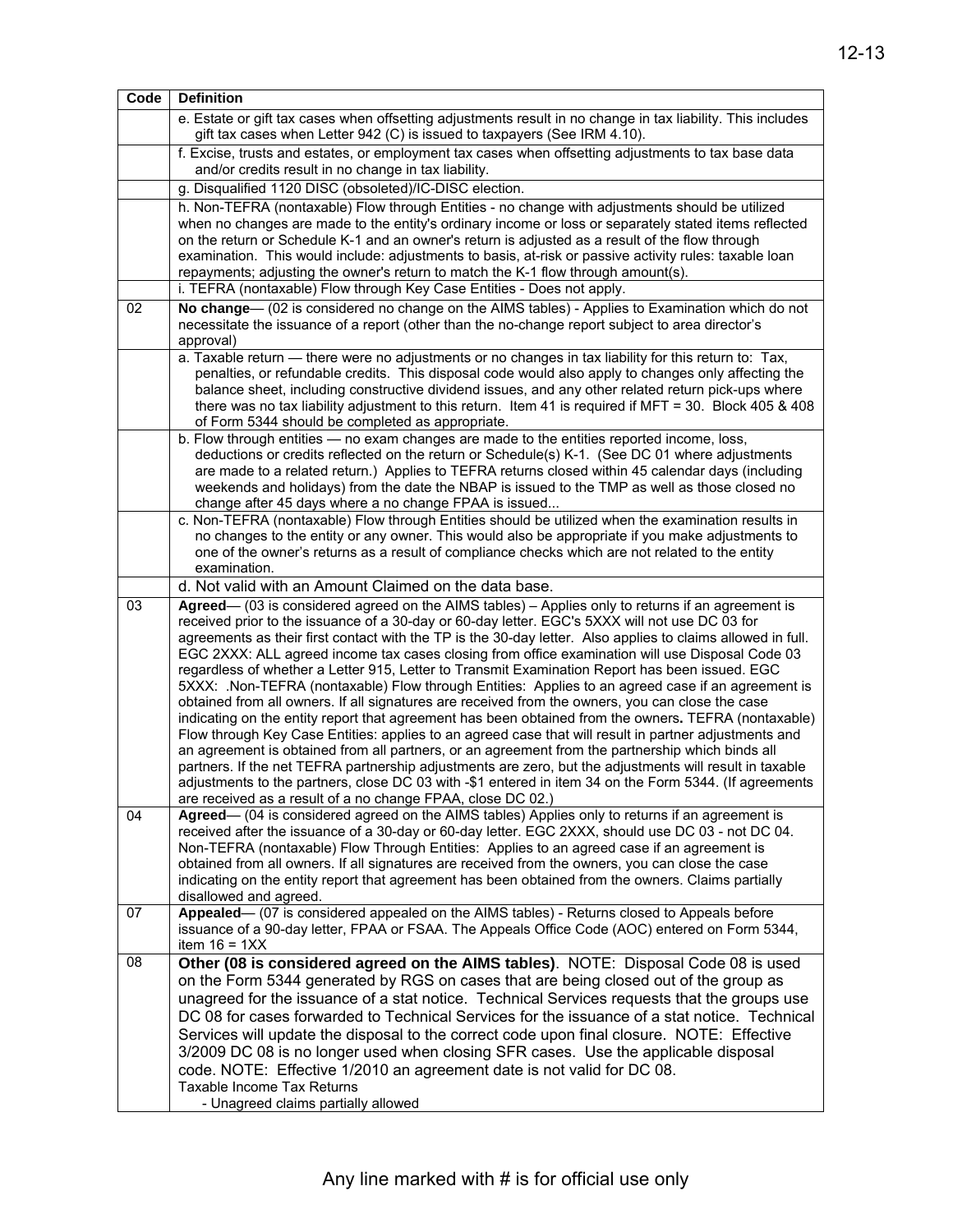| Code  | <b>Definition</b>                                                                                                                                                                                                                                                                                                                                                                                                                                                                                                                                            |
|-------|--------------------------------------------------------------------------------------------------------------------------------------------------------------------------------------------------------------------------------------------------------------------------------------------------------------------------------------------------------------------------------------------------------------------------------------------------------------------------------------------------------------------------------------------------------------|
|       | - Taxable amended return<br>- Form 906 agreement<br>- partial assessment of employee share of FICA                                                                                                                                                                                                                                                                                                                                                                                                                                                           |
|       | - any other manner of closing after issuance of a 30-day or 60-day letter<br>Non-income Tax Returns (MFT 01, 03, 10, etc.)                                                                                                                                                                                                                                                                                                                                                                                                                                   |
|       | -- Use when the taxpayer did not sign a report or request an Appeals conference.<br>Non-Taxable Returns (Form 1041, 1065, or 1120S)<br>-- Use when the taxpayer did not sign a report or request an Appeals conference.                                                                                                                                                                                                                                                                                                                                      |
| $09+$ | Agreed— (09 is considered agreed on the AIMS tables) - Applies only to returns if an agreement is<br>received after the issuance of a 90-day letter, FPAA or FSAA. This includes an agreed Form 4549 if it<br>is received AFTER the issuance of the 90-day letter. Not valid with MFT 01, 04, 09-12, 17-19, 71, 72,<br>or 80.                                                                                                                                                                                                                                |
| $10+$ | Default-(10 is considered default on the AIMS tables) - Applies only to returns if the taxpayer fails to<br>file a petition or sign an agreement after the issuance of a 90-day letter, FPAA or FSAA. Not valid with<br>MFT 01, 04, 09-12, 17-19, 71, 72, or 80. Valid for partial agreement.                                                                                                                                                                                                                                                                |
| $11+$ | Petitioned— (11 is considered appealed on the AIMS tables) - Applies only to returns if the taxpayer<br>petitions tax court after the issuance of a 90-day letter, FPAA or FSAA. Not valid with MFT 01, 04, 09-<br>12, 17-19, 71, 72 or 80. The Appeals Office Code (AOC) entered on Form 5344, item 16 = 2XX                                                                                                                                                                                                                                                |
| 12    | Other— (12 with an AOC is considered appealed on the AIMS tables/12 without an AOC is considered<br>agreed on the AIMS tables) - Applies to any other manner of closing not identified above, such as<br>direct transfers to Justice Department for settlement, interest only or penalty only cases; barred<br>assessment cases. Audit Recons if a new AIMS base was opened and the exam resulted in no<br>change from the original examination - See IRM 4.13.4.3. Valid for partial assessment. Offsetting<br>assessments which result in zero tax. #<br># |
| 13    | <b>Undeliverable 90-day letter, FPAA or FSAA</b> — (13 is considered default on the AIMS tables) -<br>Applies to returns closed after the issuance of the 90-day letter, FPAA or FSAA, if the above letter is<br>returned as undeliverable. Valid for partial assessments.                                                                                                                                                                                                                                                                                   |
| 15    | You will only see this disposal code on IMFOLZ and on the Form 5546, Examination Charge-out in the<br>prior audit section. DC 15 is used when more than one Doc Code 47 disposal code is present for the<br>same MFT and tax period in the Audit History Record at Master File.                                                                                                                                                                                                                                                                              |
| 16    | You will only see this disposal code on IMFOLZ and on the Form 5546, Examination Charge-Out in the<br>prior audit section. It is used when a Doc Code 47 and Doc Code 51 disposal code is present for the<br>same MFT and tax period in the Audit History Record at Master File.                                                                                                                                                                                                                                                                             |

## **(b) Non-Examined Disposal Codes**

| Code  | <b>Definition</b>                                                                                                                                                                                                                                                                                                                                                                                                                                                                                                                                                   |
|-------|---------------------------------------------------------------------------------------------------------------------------------------------------------------------------------------------------------------------------------------------------------------------------------------------------------------------------------------------------------------------------------------------------------------------------------------------------------------------------------------------------------------------------------------------------------------------|
| $20*$ | Accepted as Filed by Classification-All returns (other than DIF) accepted on manual classification.<br>Also includes returns that were surveyed before classification. Not valid if source code is 02, 05, 10 or<br>12. If the current status code is 57 and the prior status is greater than 06 (excluding 51) DC 20 will be<br>blocked. If the current status code is greater than 06 (excluding 57) DC 21 will be blocked. Cannot be<br>used if an amount claimed is on the data base.                                                                           |
| $21*$ | Accepted as Filed by Classification—DIF returns accepted during screening process on which<br>questionable items are adequately substantiated or explained by schedules or attachments to the return<br>or other specific reason. Also includes returns that were surveyed before classification. If the current<br>status code is 57 and the prior status is greater than 06 (excluding 51) DC 21 will be blocked. If the<br>current status code is greater than 06 (excluding 57) DC 21 will be blocked. Cannot be used if a Claim<br>Amount is on the data base. |
| $22*$ | Accepted as Filed by Classification DIF returns accepted during screening process because the prior<br>year examinations resulted in no change in tax liability and the current year return appears to have no<br>tax potential. If the current status code is 57 and the prior status is greater than 06 (excluding 51) DC<br>22 will be blocked. If the current status code is greater than 06 (excluding 57) DC 22 will be blocked.<br>Cannot be used if a Claim Amount is on the data base.                                                                     |
| 23    | Accepted as Filed by Classification during the screening process using MACS (Midwest Automated<br>Compliance System). Computer generated using ADDAPT, CDE or MACS. Only valid for returns NOT<br>on AIMS. A TC421 with DC 23 will only be displayed on TXMODA/IMFOL/BMFOL.                                                                                                                                                                                                                                                                                         |
| 24    | Accepted as Filed by Classification during the screening process using ADDAPT (Alternative DIF<br>Delivery and Planning Tool). Computer generated using ADDAPT, CDE or MACS. Only valid for<br>returns NOT on AIMS. A TC421 with DC 23 will only be displayed on TXMODA/IMFOL/BMFOL.                                                                                                                                                                                                                                                                                |
| $25*$ | Accepted as Filed by Classification DIF returns accepted during screening process for referral to a state                                                                                                                                                                                                                                                                                                                                                                                                                                                           |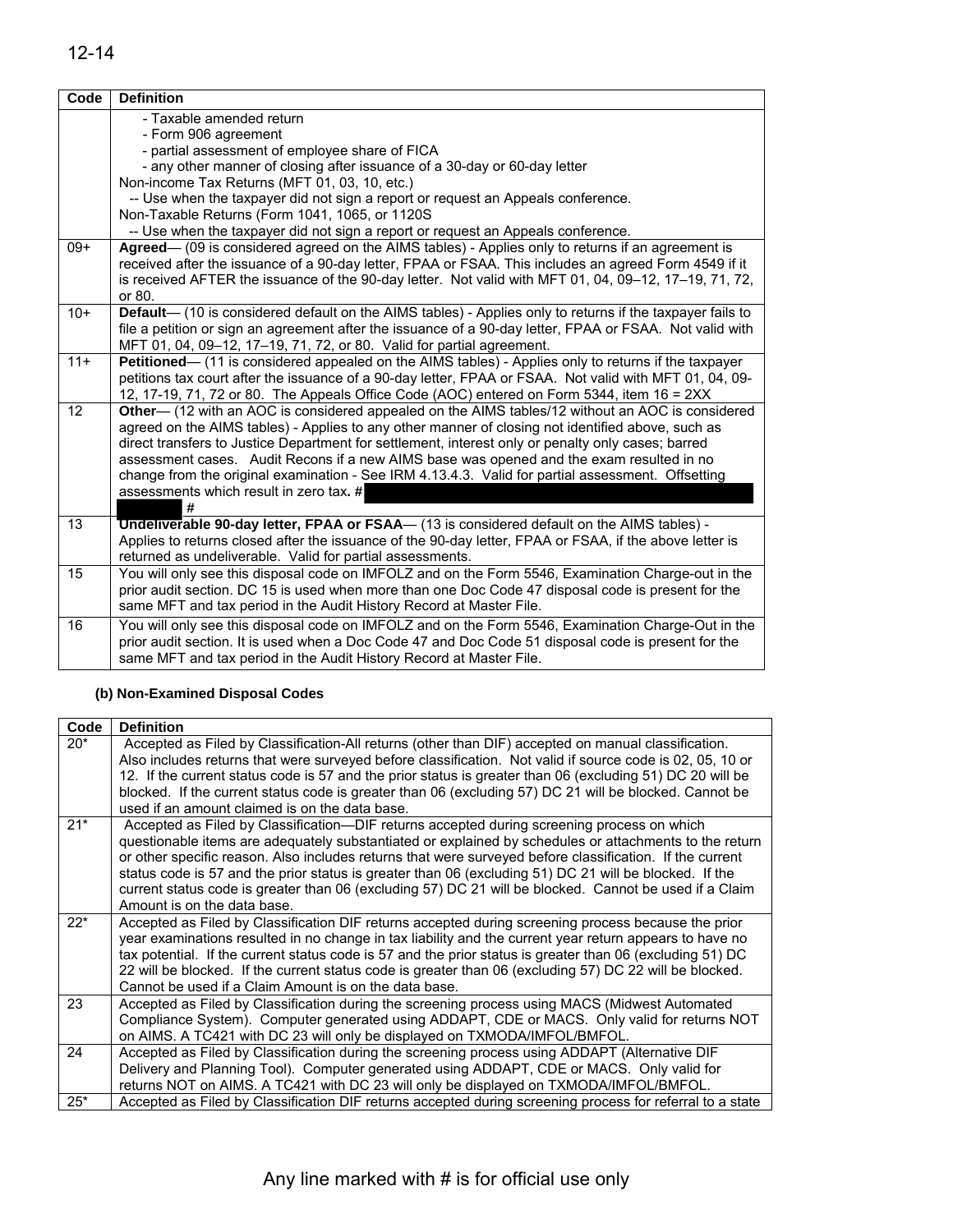| Code                                  | <b>Definition</b>                                                                                                                                                |  |  |  |
|---------------------------------------|------------------------------------------------------------------------------------------------------------------------------------------------------------------|--|--|--|
|                                       | under the Federal-State exchange program. For Use by Classification Only (i.e., Valid with status code                                                           |  |  |  |
|                                       | less than 08, or status code 57). Cannot be used if a Claim Amount is on the data base.                                                                          |  |  |  |
| $28*$                                 | Non-Master File Closings— This code is used to close an account which was established on AIMS Non-                                                               |  |  |  |
|                                       | Master File for temporary control purposes. This disposal code does not reverse TC420 or TC424 at                                                                |  |  |  |
|                                       | Master File. Cannot be used if a Claim Amount is on the data base.                                                                                               |  |  |  |
| $29*$                                 | Missing Return— For Campus: used to indicate a DIF or other bulk ordered return that was not able to                                                             |  |  |  |
|                                       | be located by the Files Unit. For Area Office: used when a return was not able to be located by the                                                              |  |  |  |
|                                       | Files Unit. Before DC 29 Is used, alternatives such as retrieving an electronic print should be pursued.                                                         |  |  |  |
|                                       | Cannot be used if a Claim Amount is on the database.                                                                                                             |  |  |  |
| 30                                    | Transfers Out of Area - This code is used to transfer a return to another Area Office/Campus location.                                                           |  |  |  |
| $\overline{31}$                       | Survey Before Assignment by PSP or group - A return selected for examination is considered as                                                                    |  |  |  |
|                                       | surveyed before assignment, if it is disposed of without contact with taxpayers, or their representatives,                                                       |  |  |  |
|                                       | and before assignment to an examiner. No status code restrictions. Cannot be used if a Claim Amount<br>is on the data base.                                      |  |  |  |
| 32                                    | Survey After Assignment— A return shall be reported as a survey after assignment if the examiner,                                                                |  |  |  |
|                                       | after consideration of the return and without contact with taxpayers or their representatives, and                                                               |  |  |  |
|                                       | believes that an examination of the return would result in no material change in tax liability. No status                                                        |  |  |  |
|                                       | code restrictions. Cannot be used if a Claim Amount is on the data base.                                                                                         |  |  |  |
| 33                                    | Error Accounts with No Returns- Used to remove records from the AIMS database that were                                                                          |  |  |  |
|                                       | established in error. No status code restrictions. Cannot be used if a Claim Amount is on the data base.                                                         |  |  |  |
| 34                                    | Surveyed Claims— Allow over assessment without examination. An amount claimed must be present                                                                    |  |  |  |
|                                       | on the database. (Not valid if Source Code is 31). DC 34 cases are not included in the examined or                                                               |  |  |  |
|                                       | non-examined A-CIS data base.                                                                                                                                    |  |  |  |
| $35*$                                 | Surveyed-Excess Inventory - Return has audit potential but time prohibits starting the examination.                                                              |  |  |  |
|                                       | Valid with Status Codes 07, 08 and 57. Cannot be used if a Claim Amount is on the data base.                                                                     |  |  |  |
| 36                                    | No Return Filed— Taxpayer not liable—Little/No Tax due or P-5-133. Also use if limited resources are                                                             |  |  |  |
|                                       | available. Generates TC 590 (which means TP not liable this period) with a CC 52 IMF and CC50                                                                    |  |  |  |
| 37                                    | (BMF). Cannot be used if a Claim Amount is on the data base.<br>Taxpayer Previously Filed therefore no audit will take place. Generates a TC 594 CC58. Cannot be |  |  |  |
|                                       | used if a Claim Amount is on the data base.                                                                                                                      |  |  |  |
| 38                                    | No Return Filed - Taxpayer previously filed with spouse on joint return. Generates a TC 594 CC59.                                                                |  |  |  |
|                                       | Cannot be used if a Claim Amount is on the data base.                                                                                                            |  |  |  |
| 39                                    | No Return Filed - Taxpayer no longer liable TC 591 (which means TP no longer liable and closes the                                                               |  |  |  |
|                                       | filing requirement) with a CC50. Cannot be used if a Claim Amount is on the data base.                                                                           |  |  |  |
| 40                                    | No Return Filed — Unable to locate taxpayer. Generates TC 593 CC57. Cannot be used if a Claim                                                                    |  |  |  |
|                                       | Amount is on the data base.                                                                                                                                      |  |  |  |
| 41                                    | No Return Filed - Taxpayer due refund. Generates TC 590 CC53 which means the TP is due refund.                                                                   |  |  |  |
|                                       | Cannot be used if a Claim Amount is on the data base.                                                                                                            |  |  |  |
| 42                                    | Return Filed— Unable to locate taxpayer. Cannot be used if a Claim Amount is on the data base.                                                                   |  |  |  |
| 43                                    | Accepted after monitoring. Cannot be used if a Claim Amount is on the data base. PBC 3XX Only. Not                                                               |  |  |  |
|                                       | valid if Exam Start Date is present.                                                                                                                             |  |  |  |
| 45                                    | Reference and Information Returns- Valid only if Source Code is 45. Cannot be used if a Claim                                                                    |  |  |  |
| 99                                    | Amount is on the data base.<br>Other-Only to be used for:                                                                                                        |  |  |  |
|                                       | a. Information report returns accepted by Chief, PSP or Examination Branch at the campus. (Valid with                                                            |  |  |  |
|                                       | Source Code 60 only).                                                                                                                                            |  |  |  |
|                                       | b. The establishment of a linkage on PCS-you can identify these records if there is a TC421 with                                                                 |  |  |  |
|                                       | Disposal Code 99 and a TC424 with the same DLN present on Master File.                                                                                           |  |  |  |
|                                       | c. Cannot be used if a "Claim Amount" is on the database.                                                                                                        |  |  |  |
|                                       | * For Use by Classification Only (i.e., Valid with Status Codes less than 09 or Status Code 57). DC 29 may be                                                    |  |  |  |
| used by the Area Office PSP function. |                                                                                                                                                                  |  |  |  |
|                                       | + Not valid with MFT 01, 04, 09-12, 17-19, 71-72 or 80.                                                                                                          |  |  |  |
|                                       | 36-42 Since you will not have a return to be refiled; these codes will only be valid with Blocking Series 1XX.                                                   |  |  |  |

#### *(9) Push Codes*

Push Codes are a three digit code used when establishing AIMS controls (TC 424) if there is no TC 150 posted at Master File. Special Handling message codes used on request generate processing instructions on Form 5546. Push codes are 010, 019-041, and 121 (BMF Only). Special Handling messages are 042-049. Those not listed below are not valid on AIMS. For more information on Push Codes refer to: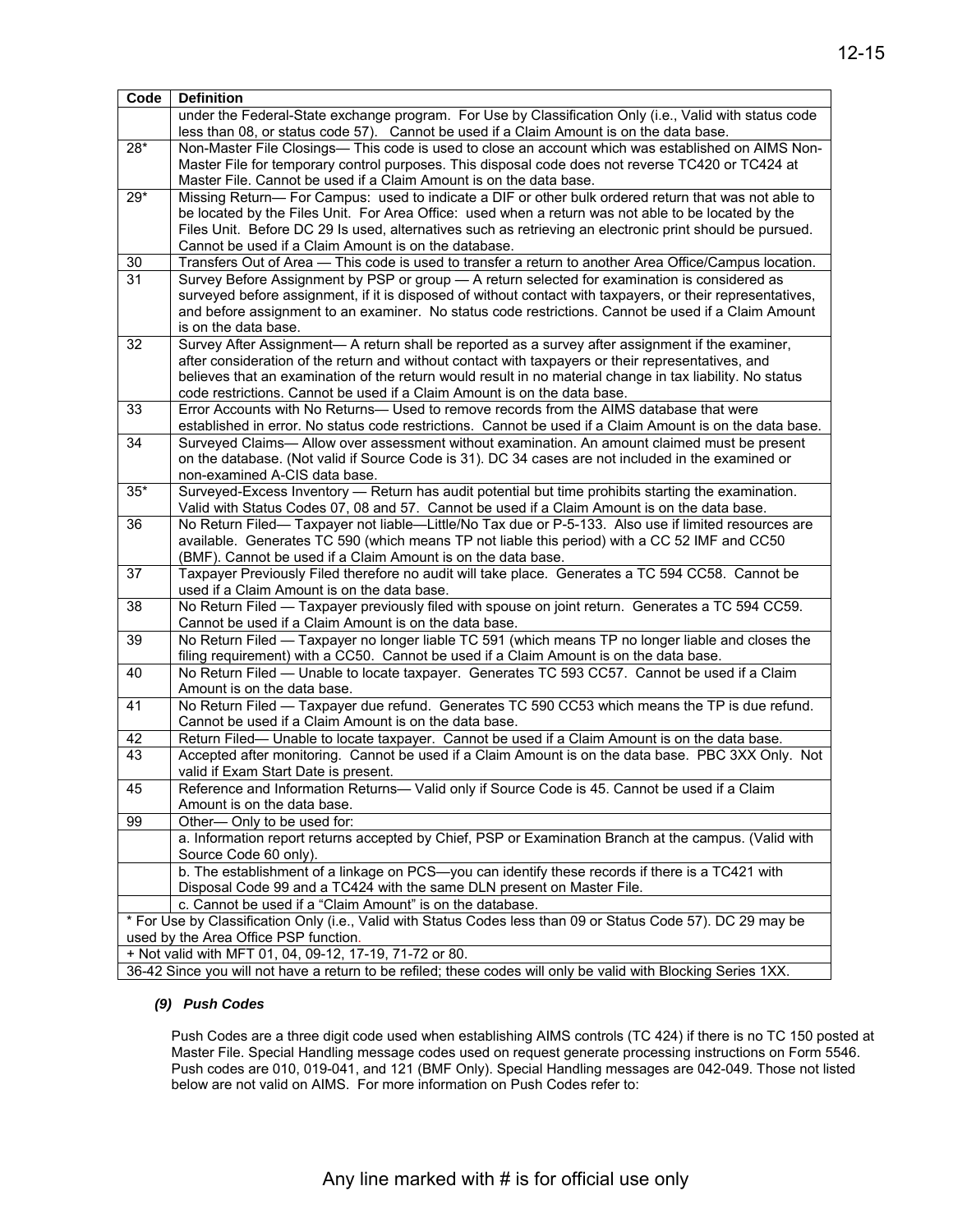#### <http://mysbse.web.irs.gov/exam/mis/data/default.aspx>

|                  | http://mysbse.web.irs.gov/exam/mis/data/default.aspx                                                                                                                                                                      |                          |
|------------------|---------------------------------------------------------------------------------------------------------------------------------------------------------------------------------------------------------------------------|--------------------------|
| 010              | <b>Related Control</b>                                                                                                                                                                                                    | Special<br>Handling/Push |
| 019              | Automatic Return Classification Req.                                                                                                                                                                                      | Push                     |
| 020*             | Delinquent Return                                                                                                                                                                                                         | Push                     |
| $021*$           | Non-Filer - to establish a skeletal record of (SFR WILL NOT be generated)                                                                                                                                                 | Push                     |
| 022              | Reserved                                                                                                                                                                                                                  | Push                     |
| 023              | CAP Cases - Compliance Assistance Process (LB&I only)                                                                                                                                                                     | Push                     |
| 024              | <b>Closing Agreement</b>                                                                                                                                                                                                  | Push                     |
| 025              | Inadequate Records Notice                                                                                                                                                                                                 | Push                     |
| 026              | Code Section 183 Issues                                                                                                                                                                                                   | Push                     |
| 027              | Contribution Adjustment/Carryover                                                                                                                                                                                         | Push                     |
| 028              | <b>Involuntary Conversion</b>                                                                                                                                                                                             | Push                     |
| 029              | <b>NOL Carryovers</b>                                                                                                                                                                                                     | Push                     |
| 030              | <b>Investment Credit Carryovers</b>                                                                                                                                                                                       | Push                     |
| 031              | <b>Capital Loss Carryovers</b>                                                                                                                                                                                            | Push                     |
| 032              | 1120-S Revocations                                                                                                                                                                                                        | Push                     |
| 033              | Reserved                                                                                                                                                                                                                  | Push                     |
| 034              | Pers Res/Cap of Property                                                                                                                                                                                                  | Push                     |
| $\overline{035}$ | Reserved                                                                                                                                                                                                                  | Push                     |
| 036              | Non-Filer: Will computer generate a substitute for return TC150 at Master File 2<br>cycles after input. — Will cause a TC 150 to post to Master File 1 cycle after input.<br>Can delete using AM424D 30 days after input. | Push                     |
| 037              |                                                                                                                                                                                                                           | Push#                    |
| 038              | Audit Issue Message 038                                                                                                                                                                                                   | Push                     |
| 039              | Audit Issue Message 039                                                                                                                                                                                                   | Push                     |
| 040              | Memo, rulings, etc., on specific case                                                                                                                                                                                     | Push                     |
| 041              | <b>Current Return Pick-Up</b>                                                                                                                                                                                             | Push                     |
| 049              | Joint Investigation                                                                                                                                                                                                       | Special Handling         |
| 050              | Use when TC150 at Master File is an SFR TC150                                                                                                                                                                             | Push                     |
| 051              | Use when submitting an SFR TC 150 for a Form 720 with a paid claim                                                                                                                                                        | Push                     |
| 121              | Pre-filing Notification (BMF only)                                                                                                                                                                                        | Push                     |

#### *(10) Activity Codes*

Reference IRM 4.4, Exhibit 1-2 and 1-3

A code that identifies the type and condition of return selected for audit. For a complete list of activity codes see: [http://mysbse.web.irs.gov/exam/mis/data/default.aspx a](http://mysbse.web.irs.gov/exam/mis/data/default.aspx)nd scroll to Activity Codes. This is a three-digit numeric code

#### *(a) Examination Activity Codes*

| Code | <b>Definition</b>                                                                           |  |  |  |  |
|------|---------------------------------------------------------------------------------------------|--|--|--|--|
|      | Form 1040, 1040A, 1040C, 1040NR, 1040SS and 1040 with F2555 (MFT 30, *20, *21) (valid after |  |  |  |  |
|      | 12/31/2006)                                                                                 |  |  |  |  |
| 266  | Form 1040PR/1040SS                                                                          |  |  |  |  |
| 270  | EITC Present & TPI<\$200,000 and Schedule C/F TGR<\$25,000 or EITC with no Schedule C/F     |  |  |  |  |
| 271  | EITC Present & TPI<\$200,000 and Schedule C/F TGR>\$24,999.                                 |  |  |  |  |
| 272  | No EITC present - TPI<\$200,000 and No Schedule C, E, F, or Form 2106                       |  |  |  |  |
| 273  | No EITC present - TPI<\$200,000 and Schedule E or Form 2106 but no Schedule C or F          |  |  |  |  |
| 274  | No EITC present - Non-farm Business with Schedule C/F TGR<\$25,000 and TPI<\$200,000        |  |  |  |  |
| 275  | No EITC present - Non-farm Business with Schedule C/F TGR \$25,000 - \$99,999 and           |  |  |  |  |
|      | TPI<\$200.000                                                                               |  |  |  |  |
| 276  | No EITC present - Non-farm Business with Schedule C/F TGR \$100,000 - \$199,999 and         |  |  |  |  |
|      | TPI<\$200.000                                                                               |  |  |  |  |
| 277  | No EITC present - Non-farm Business with Schedule C/F TGR>\$199,999 and TPI<\$200,000       |  |  |  |  |
| 278  | No EITC present - Farm Business Not Classified Elsewhere and TPI<\$200,000                  |  |  |  |  |
| 279  | No EITC present - No Schedule C or F and TPI>\$199,999 and <\$1,000,000.                    |  |  |  |  |
| 280  | No EITC present - Schedule C or F present and TPI > \$199,999 and < \$1,000,000.            |  |  |  |  |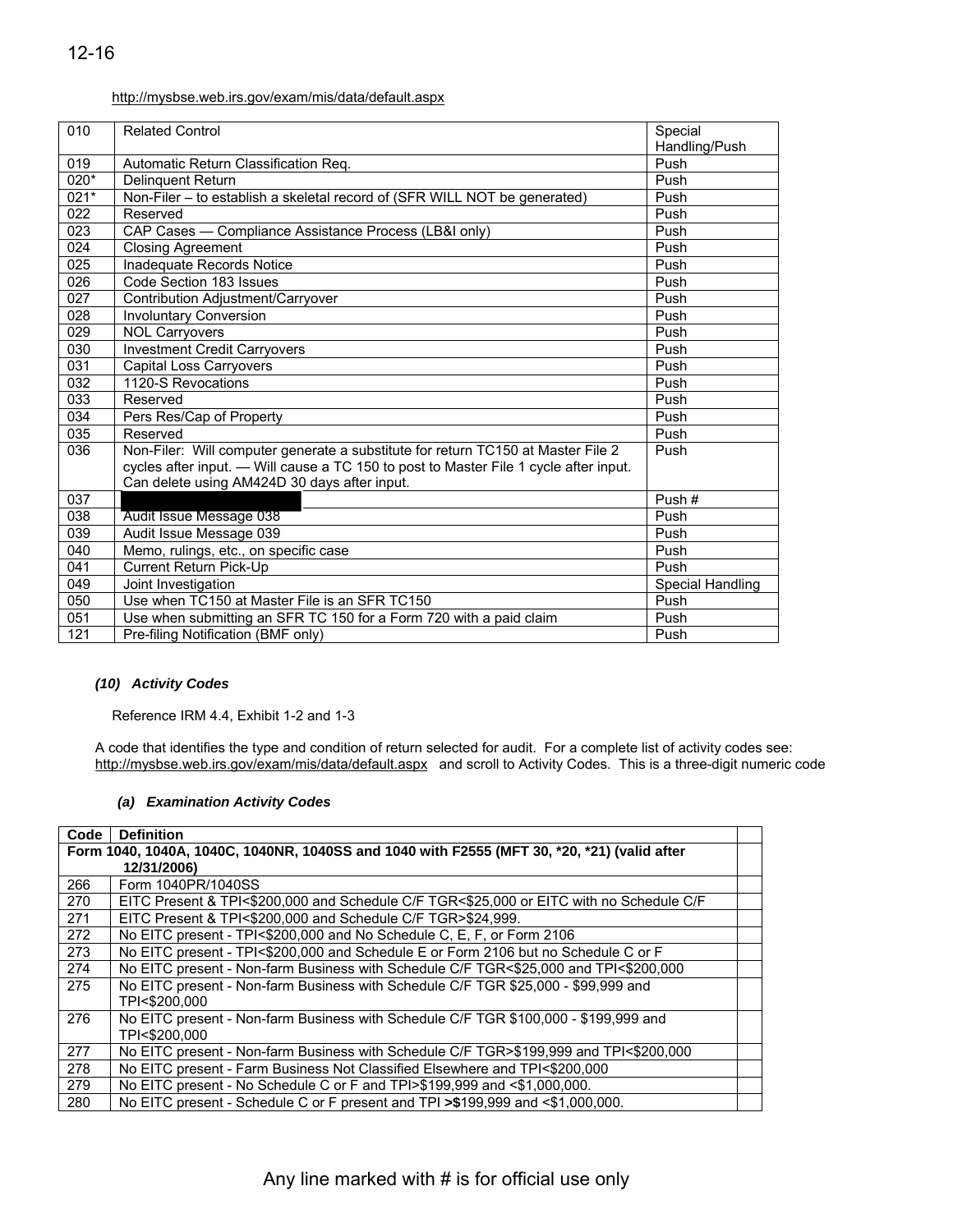| <b>Code</b>       | <b>Definition</b>                                                                               |  |  |  |  |  |
|-------------------|-------------------------------------------------------------------------------------------------|--|--|--|--|--|
| 281               | No EITC present - TPI>\$999,999                                                                 |  |  |  |  |  |
|                   | Form 1041 Fiduciary (MFT05 and Non-MF MFT21) Returns posted after 12/31/2007                    |  |  |  |  |  |
| 496               | Taxable (automatics and non-automatics)                                                         |  |  |  |  |  |
| 497               | Non-Taxable - Grantor, Bankruptcy and Pooled Income (automatics and non-automatics).            |  |  |  |  |  |
| 498               | Non-Taxable - Other (automatics and non-automatics)                                             |  |  |  |  |  |
|                   | Form 1065 Partnership                                                                           |  |  |  |  |  |
| 473               | Form 1065 (Taxable)                                                                             |  |  |  |  |  |
| 480               | Returns Processed Before 1988                                                                   |  |  |  |  |  |
| 481               | 10 or Less Partners-Gross Receipts Under \$100,000                                              |  |  |  |  |  |
| 482               | 10 or Less Partners-Gross Receipts \$100,000 and Over                                           |  |  |  |  |  |
| 483               | 11 or More Partners                                                                             |  |  |  |  |  |
| <b>Forms 1066</b> |                                                                                                 |  |  |  |  |  |
| 489               | <b>REMIC</b>                                                                                    |  |  |  |  |  |
|                   | Form 1120 (Including 1120L, 1120M, 1120PC)                                                      |  |  |  |  |  |
| 203               | No Balance Sheet                                                                                |  |  |  |  |  |
| $\overline{209}$  | Under \$250,000                                                                                 |  |  |  |  |  |
| 213               | \$250,000 to \$1,000,000                                                                        |  |  |  |  |  |
| $\overline{215}$  | \$1,000,000 to \$5,000,000                                                                      |  |  |  |  |  |
| 217               | \$5,000,000 to \$10,000,000                                                                     |  |  |  |  |  |
| 219               | \$10,000,000 to \$50,000,000                                                                    |  |  |  |  |  |
| $\overline{221}$  |                                                                                                 |  |  |  |  |  |
|                   | \$50,000,000 to \$100,000,000                                                                   |  |  |  |  |  |
| 223               | \$100,000,000 to \$250,000,000                                                                  |  |  |  |  |  |
| 225               | \$250,000,000 and Over (obsoleted 01-01-2007)                                                   |  |  |  |  |  |
| 226               | \$250,000,000 to \$500,000,000 (Valid after 12-31-2006 for all tax periods)                     |  |  |  |  |  |
| 227               | \$500,000,000 to \$1,000,000,000 (Valid after 12-31-2006 for all tax periods)                   |  |  |  |  |  |
| 228               | \$1,000,000,000 to \$5,000,000,000 (Valid after 12-31-2006 for all tax periods)                 |  |  |  |  |  |
| 229               | \$5,000,000,000 to \$20,000,000,000 (Valid after 12-31-2006 for all tax periods)                |  |  |  |  |  |
| 230               | \$20,000,000,000 and Over (Valid after 12-31-2006 for all tax periods)                          |  |  |  |  |  |
| 231               | Default if no data is available (Must be updated out of 231 before AMSOC or AMCLS is attempted. |  |  |  |  |  |
|                   | (Valid after 12-31-2006 for all tax periods))                                                   |  |  |  |  |  |
|                   | Form 1120-C >12-31-2006                                                                         |  |  |  |  |  |
| 490               | Type of Co-op is "2" (Non-Exempt) and total assets are greater than/equal to zero and less than |  |  |  |  |  |
|                   | \$10,000,000.                                                                                   |  |  |  |  |  |
| 491               | Type of Co-op is "2" (Non-Exempt) and total assets are greater than/equal to \$10,000,000.      |  |  |  |  |  |
| 492               | Type of Co-op is "1" (Exempt) and total assets are greater than/equal to zero and less than     |  |  |  |  |  |
|                   | \$10,000,000.                                                                                   |  |  |  |  |  |
| 493               | Type of Co-op is "1" (Exempt) and total assets are greater than/equal to \$10,000,000.          |  |  |  |  |  |
|                   | Form 1120 DISC/DISC                                                                             |  |  |  |  |  |
| 224               | <b>1120 DISC</b>                                                                                |  |  |  |  |  |
|                   | <b>Form 1120-F</b>                                                                              |  |  |  |  |  |
| 241               | 1120 FSC                                                                                        |  |  |  |  |  |
| 259               | Under \$50,000,000 Obsolete 9/2009 except for status code >79                                   |  |  |  |  |  |
| 260               | No balance sheet and no income                                                                  |  |  |  |  |  |
| 261               | \$2 under \$10,000,000                                                                          |  |  |  |  |  |
| 262               | \$10,000,000 under \$50,000,000                                                                 |  |  |  |  |  |
| 263               | \$50,000,000 Under \$250,000,000                                                                |  |  |  |  |  |
| 265               | \$250,000,000 and Over                                                                          |  |  |  |  |  |
|                   | Form 1120S (Non-Taxable)                                                                        |  |  |  |  |  |
| 287               | 1120S Nontaxable prior to 1/1/91 Obsoleted 01/01/2010                                           |  |  |  |  |  |
| 288               | Assets under \$200,000 processed after 1/1/91                                                   |  |  |  |  |  |
| 289               | Assets \$200,000 under \$10,000,000 processed after 1/1/91                                      |  |  |  |  |  |
| 290               | Assets \$10,000,000 and over. Nontaxable processed after 1/1/91                                 |  |  |  |  |  |
|                   | Form 1120S (Taxable)                                                                            |  |  |  |  |  |
| 202               | 1120S processed prior to 1/1/91. After 12/31/90 all 1120S which produced addition tax.          |  |  |  |  |  |
|                   | <b>Estate (Gross Estate)</b>                                                                    |  |  |  |  |  |
| 414               | Under \$1,500,000 and TC 150 = zero                                                             |  |  |  |  |  |
| 415               | Under \$1,500,000 and TC 150 not equal to zero                                                  |  |  |  |  |  |
| 416               | $$1,500,000$ to $$4,999,999$ and TC 150 = zero                                                  |  |  |  |  |  |
| 417               | \$1,500,000 to \$4,999,999 and TC 150 not equal to zero                                         |  |  |  |  |  |
| 418               | \$5,000,000 and Over and TC 150 = zero Obsolete 1/23/2010                                       |  |  |  |  |  |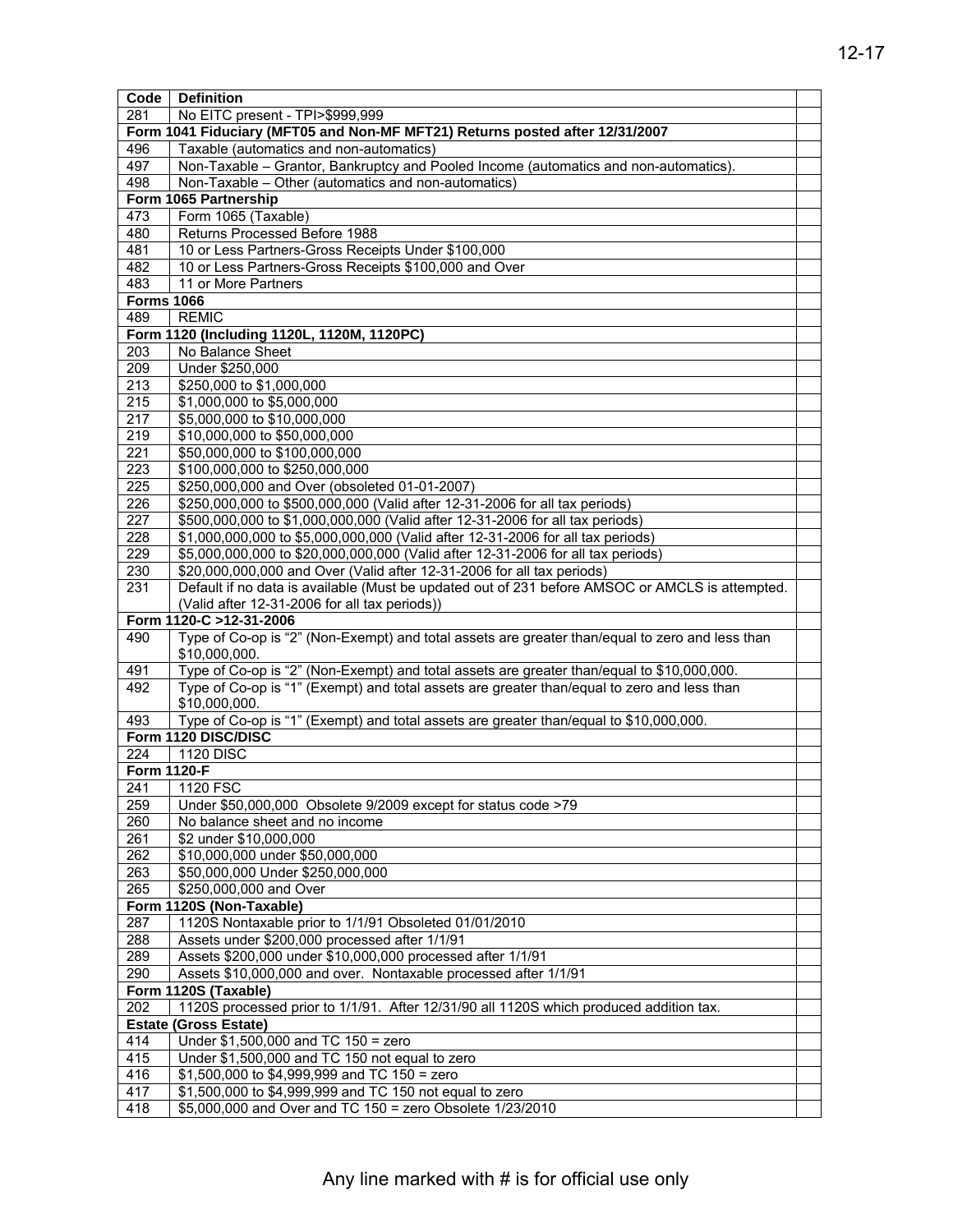| Code         | <b>Definition</b>                                                                           |  |
|--------------|---------------------------------------------------------------------------------------------|--|
| 419          | \$5,000,000 and Over and TC 150 not equal to zero Obsolete 1/23/2010                        |  |
| 420          | Form 706, 706A, 706NA                                                                       |  |
| 421          | Form 706GS(T)/706 GS(D)                                                                     |  |
| 422          | \$5,000,000 to \$10,000,000 (TC 150 = zero)                                                 |  |
| 423          | \$5,000,000 to \$10,000,000 (TC 150 not equal to zero)                                      |  |
| 424          | \$10,000,000 to \$20,000,000 (TC150 = zero)                                                 |  |
| 425          | \$10,000,000 to \$20,000,000 (and TC 150 not equal to zero)                                 |  |
| 426          | \$20,000,000 and Over (TC150 = zero)                                                        |  |
| 427          | \$20,000,000 and Over (TC150 not = \$0)                                                     |  |
| 428          | Inventory in 418 that was not able to be converted                                          |  |
| 429          | Inventory in 419 that was not able to be converted                                          |  |
|              | Form 709 - Gift (Total Gifts) Tax (MFT 51 and 54)                                           |  |
|              | For openings > 12/31/2007                                                                   |  |
|              | If Total Gifts are:                                                                         |  |
| 434          | Under $$600,000$ and TC $150 =$ zero                                                        |  |
| 435          | Under \$600,000 and TC 150 $\neq$ zero                                                      |  |
| 436          | \$600,000 to under \$1,000,000 and TC 150 = zero                                            |  |
| 437          | \$600,000 to under \$1,000,000 and TC 150 ≠ zero                                            |  |
| 438          | \$1,000,000 and over and TC $150 =$ zero                                                    |  |
| 439          | \$1,000,000 and over and TC 150 $\neq$ zero                                                 |  |
|              | <b>Employment Tax</b><br>Form 945                                                           |  |
| 463<br>464   | Form 940                                                                                    |  |
| 465          | Form 941                                                                                    |  |
| 466          | <b>Form 942</b>                                                                             |  |
| 467          | Form 943                                                                                    |  |
| 468          | Form CT-1                                                                                   |  |
| 469          | Form CT-2                                                                                   |  |
| 470          | Form 1042                                                                                   |  |
| 471          | Form 1040PR                                                                                 |  |
| 472          | Form 1040SS                                                                                 |  |
|              | Excise-Form 720                                                                             |  |
|              | (See Chapter 8 Under Doc Code 30 Form 720 Abstract Codes)                                   |  |
|              | <b>Excise-Other Forms</b>                                                                   |  |
| 099          | Form 8849, Claim for Refund of Excise Taxes                                                 |  |
| 196          | Form 2290                                                                                   |  |
| 197          | Form 11C                                                                                    |  |
| 198          | Form 730                                                                                    |  |
|              | <b>Miscellaneous Forms</b>                                                                  |  |
| 488          | Form 8804 Taxable                                                                           |  |
| 489          | REMIC (Non-taxable)                                                                         |  |
| 499          | FIRPTA (Non-taxable)                                                                        |  |
|              | <b>Miscellaneous</b>                                                                        |  |
| $501*$       | Return Preparer - Negligent Preparation Penalty Sec 6694(a)                                 |  |
| 502*         | Return Preparer - Willful Attempt to Understate Tax Penalty-Sec 6694(b)                     |  |
| $503*$       | Return Preparer - Endorsing or Negotiating Tax Refund Check                                 |  |
| 504*         | Return Preparer - Disclosure Penalties - Sec 6695(a) to (e)                                 |  |
| $505*$       | Failure to Disclose Reportable Transactions - Sec 6707(a)                                   |  |
| 506*<br>507* | Information Return Penalty Case<br><b>Pricing Issues</b>                                    |  |
|              | <b>Economist Studies</b>                                                                    |  |
| 508*<br>509* | Form 8300 Compliance Review                                                                 |  |
| 510*         | Form 558 (Information to determine whether worker is an employee for Federal Employment Tax |  |
|              | & Income Tax Withholding)                                                                   |  |
| $511*$       | <b>Technical Guidance</b>                                                                   |  |
| $512*$       | <b>COBRA</b>                                                                                |  |
| $513*$       | CIC-EO                                                                                      |  |
| $514*$       | Special Consultations or Informal Assistance                                                |  |
| $515*$       | <b>Diesel Terminal Inspection</b>                                                           |  |
| $516*$       | Diesel Fleets and Trucks Stop Inspection                                                    |  |
|              |                                                                                             |  |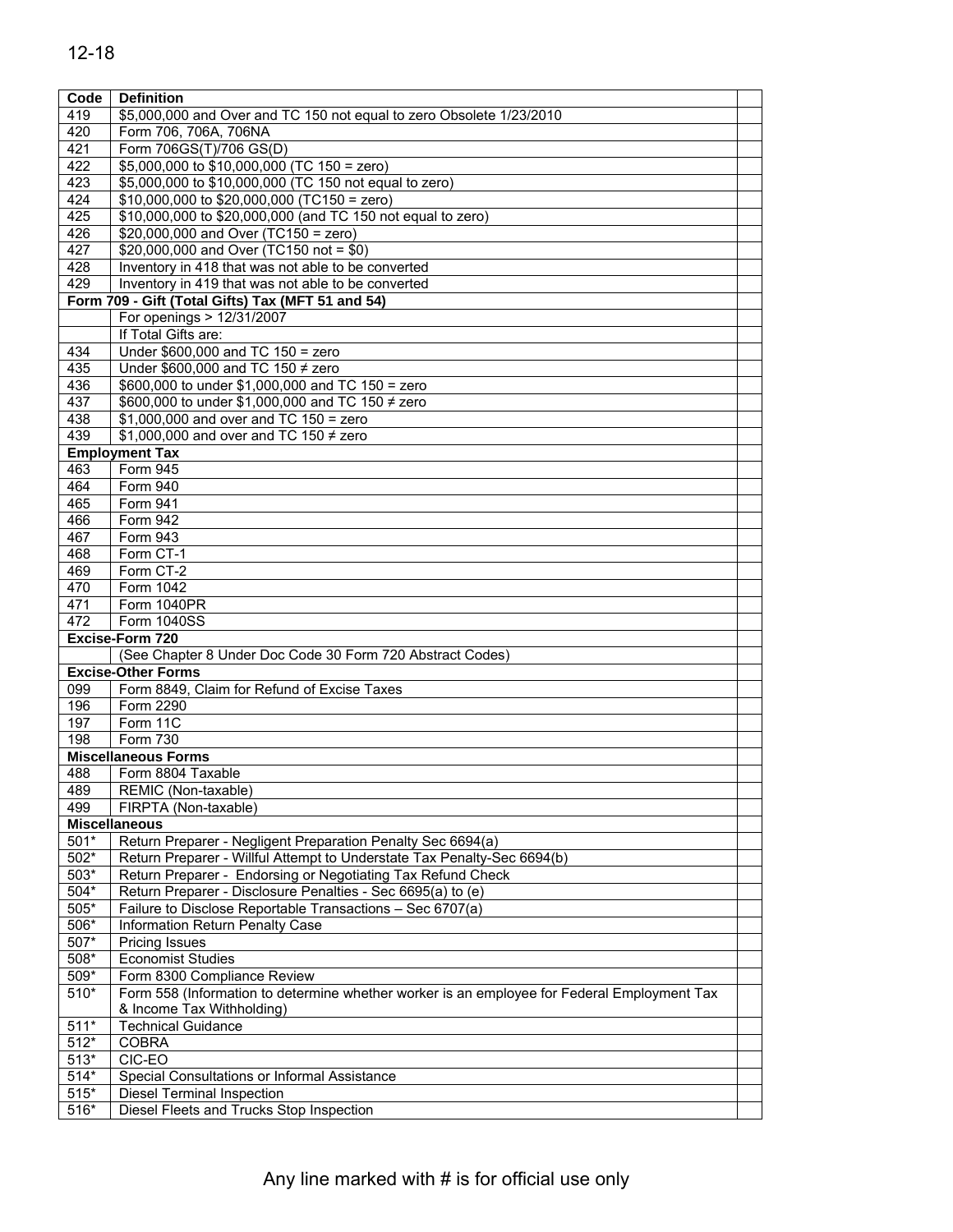| Code    | <b>Definition</b>                                                                             |   |  |  |  |  |  |
|---------|-----------------------------------------------------------------------------------------------|---|--|--|--|--|--|
| $517*$  | Diesel on Road Inspection                                                                     |   |  |  |  |  |  |
| $518*$  | Diesel all other Dyed Fuel Inspection                                                         |   |  |  |  |  |  |
| $519*$  | <b>IRP Compliance Check</b>                                                                   |   |  |  |  |  |  |
| $520*$  | Unmatchable Information Return Follow-up                                                      |   |  |  |  |  |  |
| 521*    | <b>Excise Compliance</b>                                                                      |   |  |  |  |  |  |
| 522*    | Return Preparer Multi-Functional Monitoring Team                                              |   |  |  |  |  |  |
| $523*$  | <b>CIC Chief Compliance</b>                                                                   |   |  |  |  |  |  |
| 524*    | <b>EITC Return Preparer</b>                                                                   |   |  |  |  |  |  |
| $525*$  | <b>Pre-filing Agreement</b>                                                                   |   |  |  |  |  |  |
| $526*$  | <b>Pre-filing Technical Guidance</b>                                                          |   |  |  |  |  |  |
| 527*    | Industry issue Resolution                                                                     |   |  |  |  |  |  |
| $528*$  | <b>Comprehensive Case Resolution</b>                                                          |   |  |  |  |  |  |
| $529*$  | <b>Corporate Tax Shelters</b>                                                                 |   |  |  |  |  |  |
| 544*    | Global High Wealth                                                                            |   |  |  |  |  |  |
| $545*$  | FBAR (Foreign Bank and Financial Accounts and Compliance Activity)                            |   |  |  |  |  |  |
| 546*    |                                                                                               | # |  |  |  |  |  |
| $547*$  | Form 720 TO/CS                                                                                |   |  |  |  |  |  |
| 548     | Certified Professional Employer Organization                                                  |   |  |  |  |  |  |
| $549*$  | Promoter Penalty - IRC 6707 - Failure to register tax shelter transactions                    |   |  |  |  |  |  |
| 550*    | Foreign Initiated Adjustments                                                                 |   |  |  |  |  |  |
| $551*$  | <b>TIP Reporting Compliance</b>                                                               |   |  |  |  |  |  |
| $552*$  | Substantial and Gross Valuation Misstatement Attributable to Incorrect Appraisals - Sec 6695A |   |  |  |  |  |  |
| $553*$  | Failure to Exercise Due Diligence - IRC 5596(g)                                               |   |  |  |  |  |  |
| $554*$  | Penalty for Erroneous claim for Refund or Credit - IRC 6676                                   |   |  |  |  |  |  |
| 555*    | Other Penalties - Form 8278                                                                   |   |  |  |  |  |  |
| $575*$  | Compliance Outreach                                                                           |   |  |  |  |  |  |
| 585*    | Failure to File/Failure to Pay Penalties - Form 8278                                          |   |  |  |  |  |  |
| $586*$  | International Penalties - Form 8278                                                           |   |  |  |  |  |  |
| 587**   | <b>Coordinator Activity</b>                                                                   |   |  |  |  |  |  |
| $588*$  | <b>Registry and Exemptions</b>                                                                |   |  |  |  |  |  |
| $589**$ | Offer in Compromise                                                                           |   |  |  |  |  |  |
| 590**   | Abatement of Interest                                                                         |   |  |  |  |  |  |
| $591*$  | Title 31 Compliance Checks                                                                    |   |  |  |  |  |  |
| $592*$  | Narcotics/Information Gathering Projects - No Return Examined                                 |   |  |  |  |  |  |
| $593*$  | <b>TEFRA</b> - Promoter Penalty                                                               |   |  |  |  |  |  |
| $594*$  | <b>TEFRA</b> - Aiding and Abetting Penalty                                                    |   |  |  |  |  |  |
| $595*$  | Promoter Penalty - IRC 6708 Failure to maintain investor Information and/or provide to IRS    |   |  |  |  |  |  |
| 596*    | Joint Committee Survey                                                                        |   |  |  |  |  |  |
| 597*    | SEP - Non case Time                                                                           |   |  |  |  |  |  |
| 598*    | CIC PRE/POST Conference Meeting                                                               |   |  |  |  |  |  |
| 599*    | <b>Industry Specialist Program</b>                                                            |   |  |  |  |  |  |
| 991**   | Miscellaneous - Taxable                                                                       |   |  |  |  |  |  |
| 992**   | Miscellaneous - Non Taxable                                                                   |   |  |  |  |  |  |
|         | *Valid for use only on SETTS Form 4502.                                                       |   |  |  |  |  |  |
|         | **Not valid for use on SETTS Form 4502.                                                       |   |  |  |  |  |  |

## **(***11) Collectibility Indicator Codes*

 Weekly Update), along with any subsequent updates to bankruptcy or currently not collectible status. A Collectibility indicator will be placed in the entity section of Master File whenever there has been collection field activity (Collection Status 26). This information will be communicated to AIMS (reflected on Form 5546 or AIMS

| Indicator Code Order of<br><b>Precedence</b> | <b>Weekly AIMS Update Reports Changes in</b><br><b>Indicators</b> |  |  |  |
|----------------------------------------------|-------------------------------------------------------------------|--|--|--|
| B=Bankrupt                                   | 28=Bankrupt                                                       |  |  |  |
| N=Currently Not Collectible                  | 29=Currently Not Collectible                                      |  |  |  |
| C=Collection Status 26                       | 30=Collection Status 26                                           |  |  |  |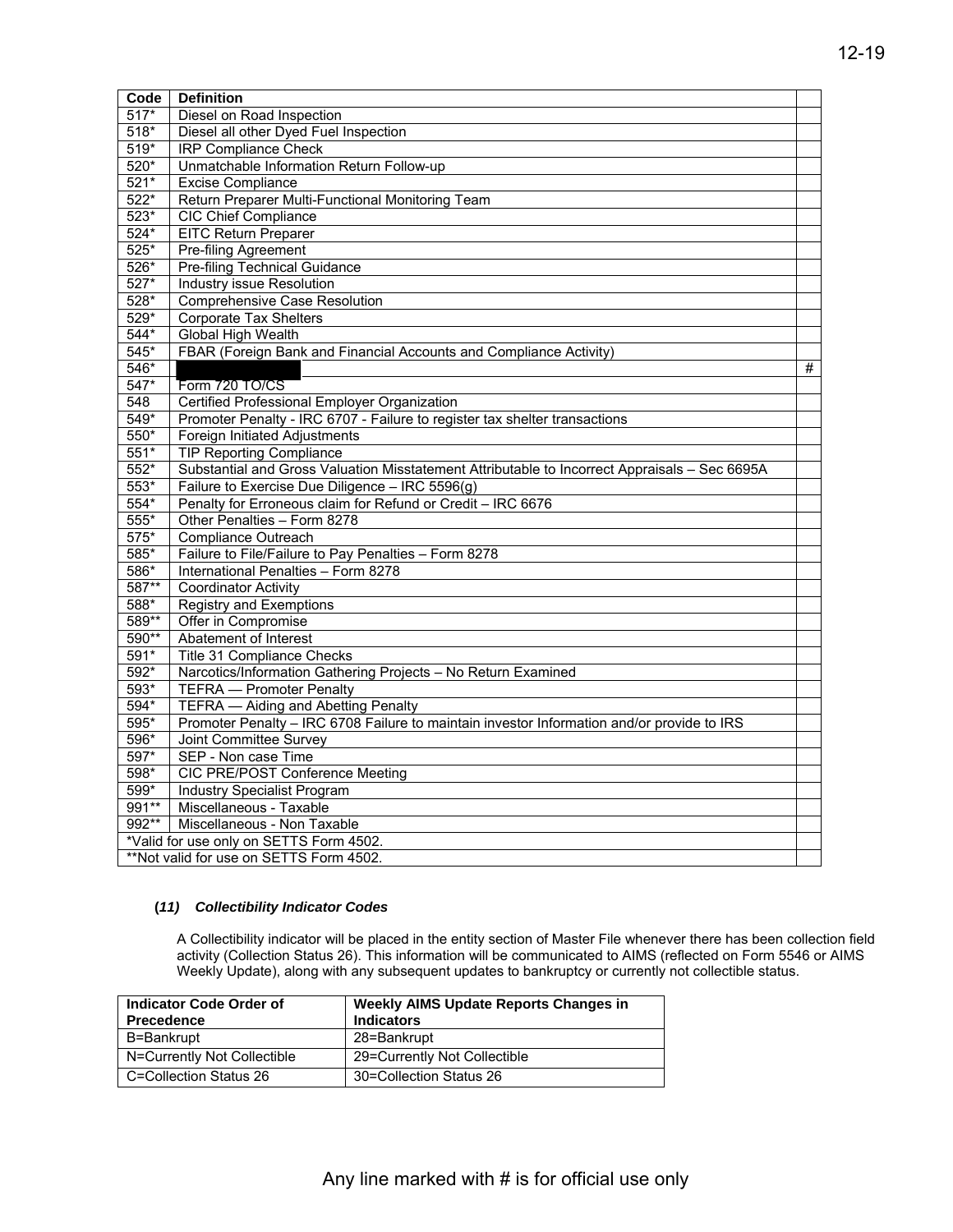## **(***12) Installment Agreement Code/Payment Code*

Item 412 on Form 5344, Examination Closing Record are used to monitor the number of installment agreements that are received by Examination. The current values are:

I= installment agreement secured by Examination C= installment agreement coordinated with Collection N= no installment agreement

Item 411 on Form 5344 - Payment Codes at the time the case is closed from the group.

- F= Full Paid Amount shown on RAR is paid in full; may be unpaid accruals Frozen refund or payment which covers the balance due in full.
- P= Part Paid Includes frozen refund; withholding, payments or an offset from another tax period that will not completely satisfy the liability.
- N= No Payment Changed cases where there was no frozen refund, payment or offset from another tax period to satisfy the balance due. Also, used for No Change, Over assessment and any Appeal case if no payment is received.
- 0= Total Offset Offsets from other tax periods that will satisfy the balance due in full.

## *(13) Settlement Codes*

The following three digit settlement codes are printed on Forms 5546 for individual return requests and "bulk ordered" returns such as DIF orders, TCMP returns, unallowable program returns and for requests generated under certain programs such as the Information Returns Program (IRP):

| 501 | Tax Per Computer (after math verification)-Assessed liability shown on Master File.                                                                         |
|-----|-------------------------------------------------------------------------------------------------------------------------------------------------------------|
| 502 | Settlement Amount Per Computer-Balance due or refund shown on Master File. (Balance due<br>indicated by an asterisk (*)).                                   |
| 503 | Math Error (Includes adjustments to credits)—The difference between balance due or refund per<br>computer (502 above) and balance due or refund per return. |
| 506 | Delinquency Penalty - Amount of delinquency penalty determined by computer.                                                                                 |

## *(14) Freeze Codes*

A freeze can be placed on AIMS to prevent closing and/or updating a specific account.

Codes A - P, V, W, Y and 1-9 prevent closing.

Codes Q-T, prevent closing and updating. Updating (Q will not block a docketed (DC 11) closure to Appeals – freeze will be removed systemically.

Code U prevents closing if TC 300 contains a positive dollar amount. Otherwise it will allow a closure.

Code X prevents closing if TC 300 is positive unless disposal code is agreed.

Codes H will prevent AMCLS unless item 16, Appeals Office Code, is present.

A-G, I-J, L, Q-S, V and W prevent transfers (AMSOC DC 30).

Definitions of freeze codes are found in IRM 4.4.1, Exhibit 5 and on the AIMS web site at:

<http://mysbse.web.irs.gov/exam/mis/data/10035.aspx>

| Code  | <b>Definition</b>                                                                |
|-------|----------------------------------------------------------------------------------|
| $A-G$ | Local Definition (See http://sbse.web.irs.gov/AIMS/docs/FreezeCodesContacts.xls) |
|       | TEFRA key case                                                                   |
| I-J   | Local Definition (See http://sbse.web.irs.gov/AIMS/docs/FreezeCodesContacts.xls) |
|       | Gulf Oil Spill                                                                   |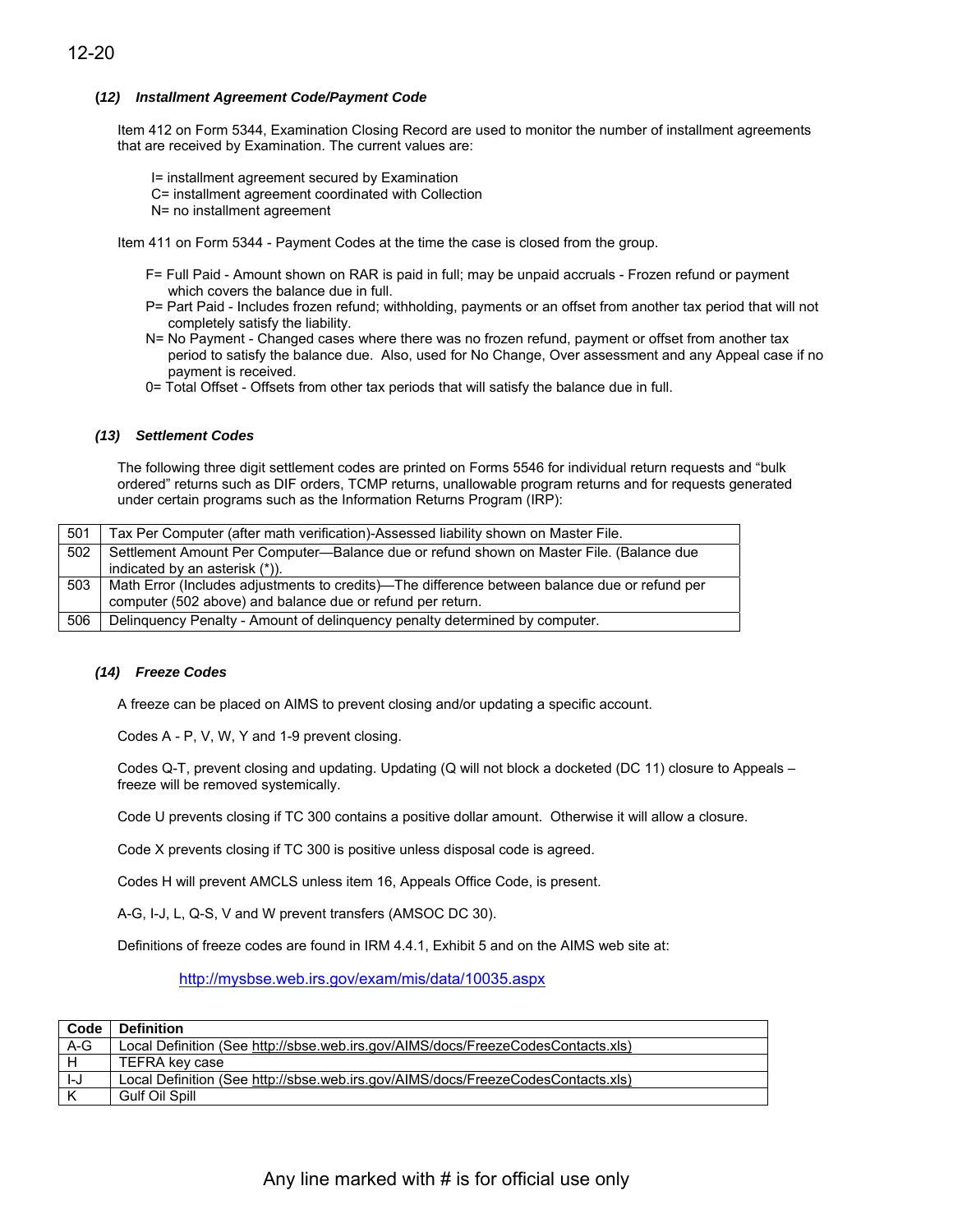| Code           | <b>Definition</b>                                                                                 |  |  |  |  |  |
|----------------|---------------------------------------------------------------------------------------------------|--|--|--|--|--|
|                | Local Definition (See http://sbse.web.irs.gov/AIMS/docs/FreezeCodesContacts.xls)                  |  |  |  |  |  |
| M              | EQMS — (See http://sbse.web.irs.gov/AIMS/docs/FreezeCodesContacts.xls)                            |  |  |  |  |  |
| N              | UBS Treaty Cases (SBSE only) and HSBC-NRI Cases (SBSE only)                                       |  |  |  |  |  |
| O              | Informal Claim Association                                                                        |  |  |  |  |  |
| P              | <b>Civil Disposition</b>                                                                          |  |  |  |  |  |
| Q              | Docketed                                                                                          |  |  |  |  |  |
| $R-S$          | Local Definition (See http://sbse.web.irs.gov/AIMS/docs/FreezeCodesContacts.xls)                  |  |  |  |  |  |
| Т              | Reserved                                                                                          |  |  |  |  |  |
| U              | Bankruptcy (Petitions filed before 10/22/94)                                                      |  |  |  |  |  |
| V-W            | Local Definition (See http://sbse.web.irs.gov/AIMS/docs/FreezeCodesContacts.xls)                  |  |  |  |  |  |
| X              | Bankruptcy (Petitions filed after 10/21/94)                                                       |  |  |  |  |  |
| Y              | Mirror Processing                                                                                 |  |  |  |  |  |
| Z              | Computer generated if the current year return is Source Code 01 and prior year was Source Code 01 |  |  |  |  |  |
|                | and surveyed with a DC 29. Cannot be closed with DC 29. The Z freeze will be systemically removed |  |  |  |  |  |
|                | if status code is updated to 12-40.                                                               |  |  |  |  |  |
|                | Protective Assessment Made (See IRM 25.6.23.7.6.4(1)5                                             |  |  |  |  |  |
| $\overline{2}$ | <b>CCP</b>                                                                                        |  |  |  |  |  |
| $\overline{3}$ | <b>NRP</b>                                                                                        |  |  |  |  |  |
| $\overline{4}$ | High Income/High Wealth                                                                           |  |  |  |  |  |
| 5              | Global Settlement Initiative (CCP Freeze)                                                         |  |  |  |  |  |
| 6              | <b>TEFRA/Non-Related Issues</b>                                                                   |  |  |  |  |  |
|                | <b>OVDI Quiet Disclosures</b>                                                                     |  |  |  |  |  |
| 8              | Offer in Compromise, Doubt as to Liability                                                        |  |  |  |  |  |
| 9              | New Correspondence Received (EGC 5XXX Only)                                                       |  |  |  |  |  |

#### *(15) Statute of Limitations (Alpha Codes)*

See IRM 25.6.23, Exhibit 3, for more information regarding criteria for use*.* 

| Code            | <b>Messages</b>                                                                                             |   |  |  |  |  |
|-----------------|-------------------------------------------------------------------------------------------------------------|---|--|--|--|--|
| AA              | Claim for Refund/Credit Only Issue                                                                          |   |  |  |  |  |
| AB              | Assessment Statute of Limitation Waived By Properly Executed Closing Agreement                              |   |  |  |  |  |
| $\sf AC$        | TEFRA-Entity Statute Protected at the Partner Level                                                         |   |  |  |  |  |
| <b>AD</b>       | Employment Tax Return Examination Limited to IRC 3121(q)                                                    |   |  |  |  |  |
| $\overline{BB}$ | Loss Carryback - IRC 6501(h)                                                                                |   |  |  |  |  |
| $\overline{cc}$ | Joint Investigation                                                                                         |   |  |  |  |  |
| DD              | Credit Carryback - IRC 6501(j)                                                                              |   |  |  |  |  |
| EE              | No Return Filed - IRC 6501(c)(3)                                                                            |   |  |  |  |  |
| FF.             | Reference Return                                                                                            |   |  |  |  |  |
| GG              | Non-TEFRA Flow-through                                                                                      |   |  |  |  |  |
| <b>HH</b>       | <b>TEFRA Investor</b>                                                                                       |   |  |  |  |  |
| $\mathbf{H}$    | Form 1040 - Other Taxes                                                                                     |   |  |  |  |  |
| JJ              | Non-taxable Fiduciary, or Deceased Spousal Unused Exclusion-related returns                                 |   |  |  |  |  |
| <b>KK</b>       | <b>Bankruptcy Suspension</b>                                                                                |   |  |  |  |  |
| LL.             | Third Part Summons Suspension - IRC 7609(e)                                                                 |   |  |  |  |  |
| MM              | Activity Not Engaged in for Profit. - IRC 183(e)(4)                                                         |   |  |  |  |  |
| <b>NN</b>       | Substantial Omission of Items - IRC 6501(e)                                                                 |   |  |  |  |  |
| OO              |                                                                                                             | # |  |  |  |  |
| $\overline{PP}$ | Intentionally allowing the Statute to Expire                                                                |   |  |  |  |  |
| QQ              | Docketed Cases                                                                                              |   |  |  |  |  |
| <b>RR</b>       | Various Other IRC's that Override IRC 6501(a)                                                               |   |  |  |  |  |
| SS              | Financial Disability - IRC 6511(h)                                                                          |   |  |  |  |  |
| <b>TT</b>       | Mitigation - IRC 1314(b)                                                                                    |   |  |  |  |  |
| UU              | Failure to Notify Secretary of Foreign Transfers - IRC 6501(c)(8)                                           |   |  |  |  |  |
| <b>VV</b>       | Gifts Not Adequately Disclosed on Return - IRC 6501(c)(9)                                                   |   |  |  |  |  |
| <b>WW</b>       | Failure to Disclose Information with Respect to "Listed Transactions" - IRC 6501(c)(10)                     |   |  |  |  |  |
| XX              | Return Preparer, Promoter and Aiding/Abetting Penalties (Only used for ERCS Controls, not an<br>AIMS entry) |   |  |  |  |  |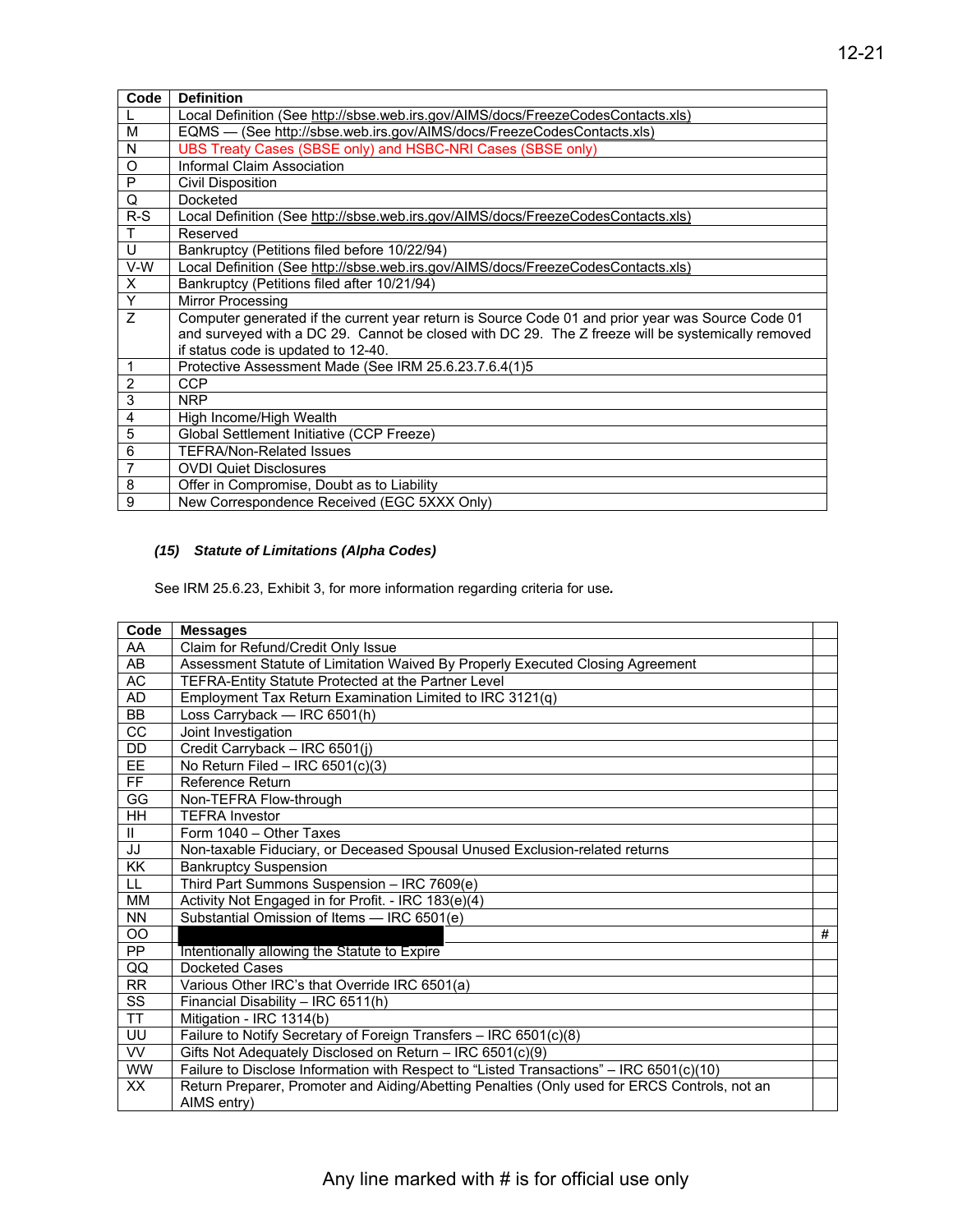| Code | <b>Messages</b>                                                                           |  |
|------|-------------------------------------------------------------------------------------------|--|
| YY.  | Participation in Abusive Offshore Arrangements                                            |  |
| ZZ   | AIMS Database Transfer – Temporary ASED Alpha Code (Not to be used/input unless receiving |  |
|      | (gaining) unit approves).                                                                 |  |

#### **(***16) AIMS & SETTS Reporting Cycle Charts*

| <b>FISCAL YEAR 2010</b> |                                                    |                                                             |               |               |  |  |  |
|-------------------------|----------------------------------------------------|-------------------------------------------------------------|---------------|---------------|--|--|--|
| Cycle<br>(YYYYMM)       | <b>Cutoff Date</b><br><b>For AIMS</b><br>and SETTS | Window<br><b>Closes For</b><br><b>SETTS</b><br>Transmission | Total<br>Days | Total<br>Hrs. |  |  |  |
| 200910                  | Oct 23, 2009                                       | Oct 26, 2009                                                | 19            | 152           |  |  |  |
| 200911                  | Nov 20, 2009                                       | Nov 23, 2009                                                | 18            | 144           |  |  |  |
| 200912                  | Dec 25, 2009                                       | Dec 28, 2009                                                | 24            | 192           |  |  |  |
| 201001                  | Jan 22, 2010                                       | Jan 25, 2010                                                | 18            | 144           |  |  |  |
| 201002                  | Feb 19, 2010                                       | Feb 22, 2010                                                | 19            | 152           |  |  |  |
| 201003                  | Mar 26, 2010                                       | Mar 29, 2010                                                | 25            | 200           |  |  |  |
| 201004                  | Apr 23, 2010                                       | Apr 26, 2010                                                | 20            | 160           |  |  |  |
| 201005                  | May 21, 2010                                       | May 24, 2010                                                | 20            | 160           |  |  |  |
| 201006                  | Jun 25, 2010                                       | Jun 28, 2010                                                | 24            | 192           |  |  |  |
| 201007                  | Jul 23, 2010                                       | Jul 26, 2010                                                | 19            | 152           |  |  |  |
| 201008                  | Aug 20, 2010                                       | Aug 23, 2010                                                | 20            | 160           |  |  |  |
| 201009                  | Sep 24, 2010                                       | Sep 27, 2010                                                | 24            | 192           |  |  |  |
|                         |                                                    | <b>FY TOTALS</b>                                            | 250           | 2000          |  |  |  |

| <b>FISCAL YEAR 2011</b> |                                                       |                                                                    |                 |                      | <b>FISCAL YEAR 2012</b> |                                                    |                                                                        |      |                            |
|-------------------------|-------------------------------------------------------|--------------------------------------------------------------------|-----------------|----------------------|-------------------------|----------------------------------------------------|------------------------------------------------------------------------|------|----------------------------|
| Cycle<br>(YYYYMM)       | Cutoff<br>Date For<br><b>AIMS and</b><br><b>SETTS</b> | Window<br><b>Closes For</b><br><b>SETTS</b><br><b>Transmission</b> | Total<br>Days   | <b>Total</b><br>Hrs. | Cycle<br>(YYYYMM)       | <b>Cutoff Date</b><br><b>For AIMS</b><br>and SETTS | Window<br><b>Closes For</b><br><b>SETTS</b><br><b>Transmissio</b><br>n | Days | <b>Total Total</b><br>Hrs. |
| 201010                  | Oct 22.<br>2010                                       | Oct 25, 2010                                                       | 19              | 152                  | 201110                  | Oct 28, 2011                                       | Oct 31, 2011                                                           | 19   | 152                        |
| 201011                  | Nov 19.<br>2010                                       | Nov 22, 2010                                                       | 19              | 152                  | 201111                  | Nov 25, 2011                                       | Nov 28, 2011                                                           | 18   | 144                        |
| 201012                  | Dec 24,<br>2010                                       | Dec 27, 2010                                                       | 23              | 184                  | 201112                  | Dec 30, 2011                                       | Jan 03, 2012                                                           | 24   | 192                        |
| 201101                  | Jan 21,<br>2011                                       | Jan 24, 2011                                                       | 18              | 144                  | 201201                  | Jan 27, 2012                                       | Jan 30, 2012                                                           | 18   | 144                        |
| 201102                  | Feb 18,<br>2011                                       | Feb 22, 2011                                                       | 20              | 160                  | 201202                  | Feb 24, 2012                                       | Feb 27, 2012                                                           | 19   | 152                        |
| 201103                  | Mar 25,<br>2011                                       | Mar 28, 2011                                                       | 24              | 192                  | 201203                  | Mar 30, 2012                                       | Apr 02, 2012                                                           | 25   | 200                        |
| 201104                  | Apr 22,<br>2011                                       | Apr 25, 2011                                                       | $\overline{20}$ | 160                  | 201204                  | Apr 27, 2012                                       | Apr 30, 2012                                                           | 20   | 160                        |
| 201105                  | May 20,<br>2011                                       | May 23, 2011                                                       | 20              | 160                  | 201205                  | May 25, 2012                                       | May 28, 2012                                                           | 20   | 160                        |
| 201106                  | Jun 24,<br>2011                                       | Jun 27, 2011                                                       | $\overline{24}$ | 192                  | 201206                  | Jun 29, 2012                                       | Jul 02, 2012                                                           | 24   | 192                        |
| 201107                  | Jul 22,<br>2011                                       | Jul 25, 2011                                                       | 19              | 152                  | 201207                  | Jul 27, 2012                                       | Jul 30, 2012                                                           | 19   | 152                        |
| 201108                  | Aug 19,<br>2011                                       | Aug 22, 2011                                                       | 20              | 160                  | 201208                  | Aug 24, 2012                                       | Aug 27, 2012                                                           | 20   | 160                        |
| 201109                  | Sep 30,                                               | Oct 03, 2011                                                       | 29              | 232                  | 201209                  | Sep 28, 2012                                       | Oct 01, 2012                                                           | 24   | 192                        |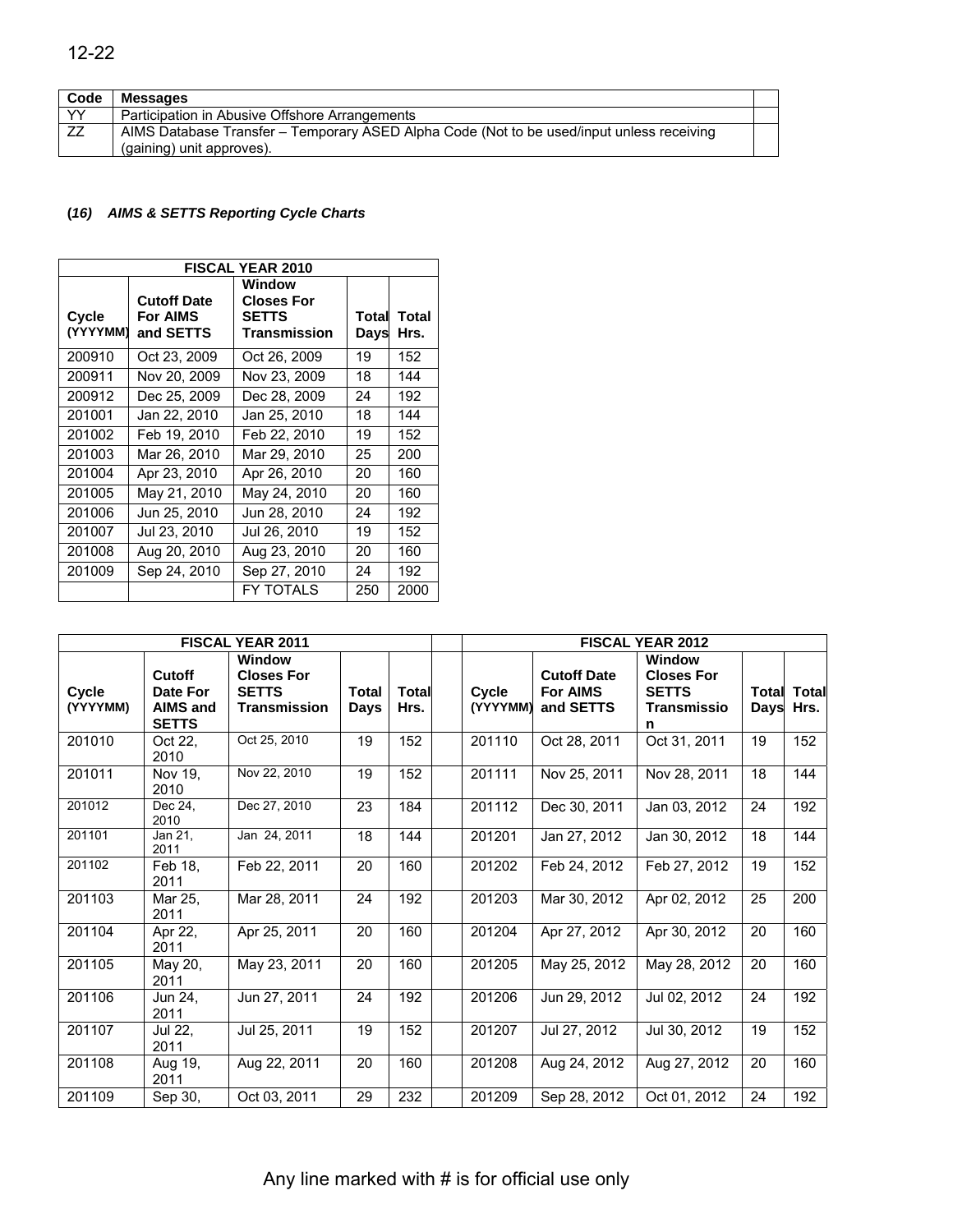| 2011 |                  |     |          |  |                  |     |     |
|------|------------------|-----|----------|--|------------------|-----|-----|
|      | <b>FY TOTALS</b> | 250 | 204<br>- |  | <b>FY TOTALS</b> | 250 | 200 |

| <b>FISCAL YEAR 2013</b> |                                                |                                                                    |                      | <b>FISCAL YEAR 2014</b> |                   |                                                    |                                                                           |               |                      |
|-------------------------|------------------------------------------------|--------------------------------------------------------------------|----------------------|-------------------------|-------------------|----------------------------------------------------|---------------------------------------------------------------------------|---------------|----------------------|
| Cycle<br>(YYYYMM)       | Cutoff<br>Date For<br>AIMS and<br><b>SETTS</b> | Window<br><b>Closes For</b><br><b>SETTS</b><br><b>Transmission</b> | <b>Total</b><br>Days | Total<br>Hrs.           | Cycle<br>(YYYYMM) | <b>Cutoff Date</b><br><b>For AIMS</b><br>and SETTS | <b>Window</b><br><b>Closes For</b><br><b>SETTS</b><br><b>Transmission</b> | Total<br>Days | <b>Total</b><br>Hrs. |
| 201210                  | Oct 26.<br>2012                                | Oct 29, 2012                                                       | 19                   | 152                     | 201310            | Oct 25, 2013                                       | Oct 28, 2013                                                              | 19            | 152                  |
| 201211                  | Nov 23.<br>2012                                | Nov 26, 2012                                                       | 18                   | 144                     | 201311            | Nov 22,<br>2013                                    | Nov 25, 2013                                                              | 19            | 152                  |
| 201212                  | Dec 28.<br>2012                                | Dec 31, 2012                                                       | 24                   | 192                     | 201312            | Dec 27.<br>2013                                    | Dec 30, 2013                                                              | 23            | 184                  |
| 201301                  | Jan 25,<br>2013                                | Jan 28, 2013                                                       | 18                   | 144                     | 201401            | Jan 24, 2014                                       | Jan 27, 2014                                                              | 18            | 144                  |
| 201302                  | Feb 22,<br>2013                                | Feb 25, 2013                                                       | 19                   | 152                     | 201402            | Feb 21,<br>2014                                    | Feb 24, 2014                                                              | 19            | 152                  |
| 201303                  | Mar 29,<br>2013                                | Apr 01, 2013                                                       | 25                   | 200                     | 201403            | $\overline{\text{Mar}}$ 28,<br>2014                | Mar 31, 2014                                                              | 25            | 200                  |
| 201304                  | Apr 26,<br>2013                                | Apr 29, 2013                                                       | 20                   | 160                     | 201404            | Apr 25, 2014                                       | Apr 28, 2014                                                              | 20            | 160                  |
| 201305                  | May 24,<br>2013                                | May 28, 2013                                                       | 20                   | 160                     | 201405            | May 23,<br>2014                                    | May 27, 2014                                                              | 20            | 160                  |
| 201306                  | Jun 28,<br>2013                                | Jul 01, 2013                                                       | 24                   | 192                     | 201406            | Jun 27, 2014                                       | June 30, 2014                                                             | 24            | 192                  |
| 201307                  | Jul 26.<br>2013                                | Jul 29, 2013                                                       | 19                   | 152                     | 201407            | Jul 25, 2014                                       | Jul 28, 2014                                                              | 19            | 152                  |
| 201308                  | Aug 23,<br>2013                                | Aug 26, 2013                                                       | 20                   | 160                     | 201408            | Aug 22,<br>2014                                    | Aug 25, 2014                                                              | 20            | 160                  |
| 201309                  | Sep 27,<br>2013                                | Sep 30, 2013                                                       | 24                   | 192                     | 201409            | Sep 26,<br>2014                                    | Sep 29, 2014                                                              | 24            | 192                  |
|                         |                                                | <b>FY TOTALS</b>                                                   | 250                  | 2000                    |                   |                                                    | <b>FY TOTALS</b>                                                          | 250           | 2000                 |

## **User Notes**